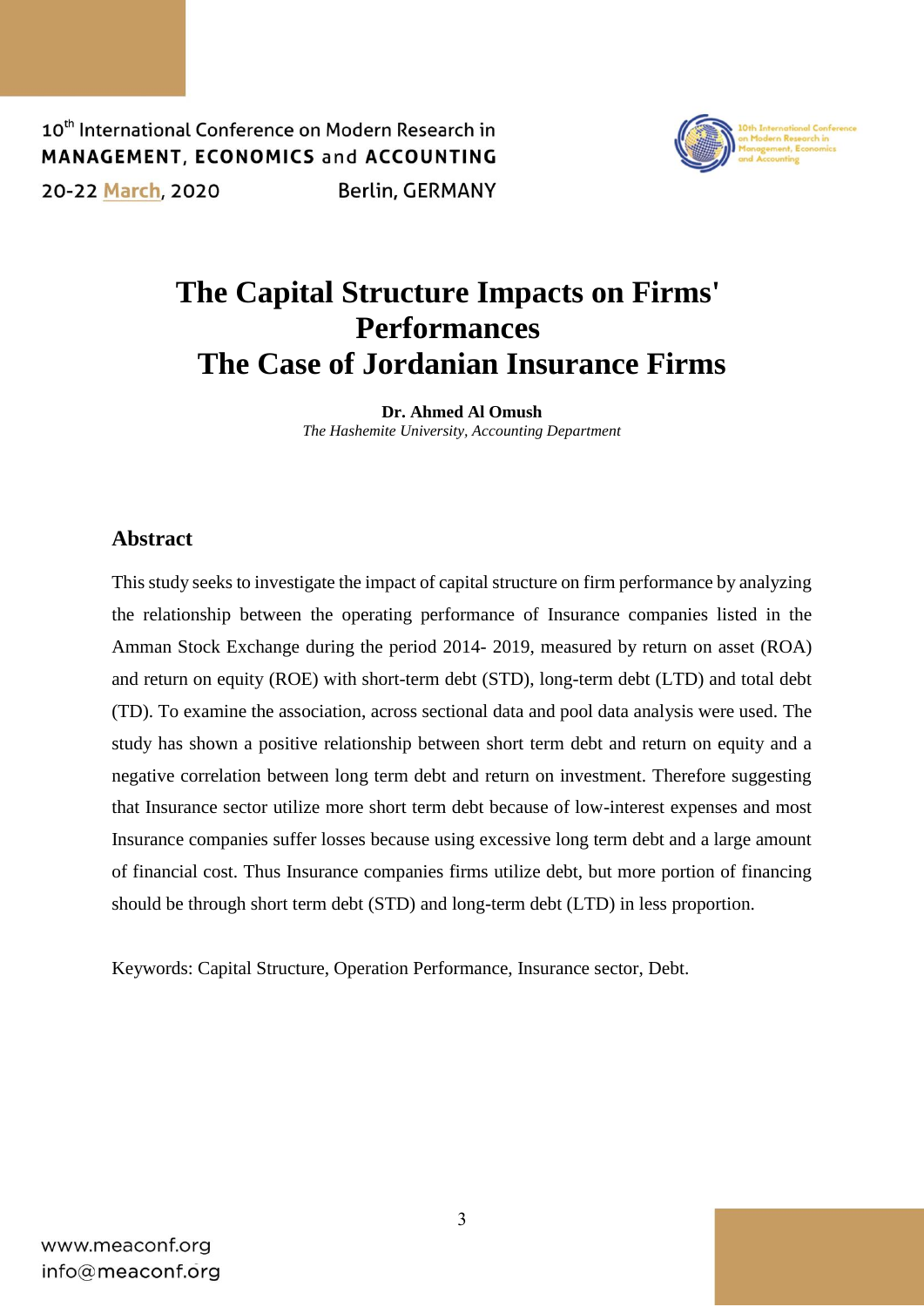

20-22 March, 2020

### **Introduction**

Capital structure had face a heated debate as it crucial one among all the aspects of capital investment decisions since firm's performance is affected by such determined structure. So while deciding which capital structure is optimal proper attention and care must be considered. Capital structure is a critical component of balance sheet indeed; furthermore, capital structure is part of financial structure.

**Berlin, GERMANY** 

Taylor and Venhorn (1996) stated that "Capital structure is total sum of outstanding long-term securities of both debt and equity (page number). Similarly, Weston and Bingham (1978) referred to capital structure as the lasting funds used by a firm such as preferred stock, long term debt, and net equity. Capital structure is considered as an important decline among the all scholarly topics in fiancé because firms' ability to take into account their stakeholder's needs is highly associated with capital structure. Consistence with the above, Saad (2010) stated that capital structure describes the way the firm finances its assets by equity, debt, and hybrid securities.

For many decades the capital structure had faced a heated debates that, unfortunately, have not reached on valid argument that define a certain proportion of debt and equity in capital structure that increase firm value and performance therefor capital structure is still a complicated arguments. Nevertheless, most of conducting studies and empirical finding, revealed that capital structure decisions have significant impact on firm's value and its performance more than simple importance stated by Modigliani and Miller 1958 (thereafter MM) and Latterly , Modigliani and Miller(1963).

Main active strategies, usually used, by manger to improve firm performance is based on utilization of debt and equity portion in firm capital structure (Gleason *et. al*.2000). Therefore, minimizing the cost of capital (WACC) and achieving the optimal capital structure became the critical decision companies seek. To this end, this research tried to investigate whether capital structure of listed insurance company listed in Amman Stock Exchange (hereinafter, ASE) will affects its profitability.

Jordan as a developing country, ranked as a  $68<sup>th</sup>$  of largest world economy in terms of absolute dollars. Moreover it has a semi industrialized economy including, phosphates, potash, and their fertilizer industries; tourism; overseas remittances; and foreign aid. Insurance sector play a vital role for the socio-economic development so this is very important.

Due to the Industrial constructions. Insurance sector is at the peak in Jordan economy. There are more than 3,000 are employed in this sector either directly or indirectly and this can be terribly massive contribution by the Insurance sector in providing employment to youth.

# **Objective of Study**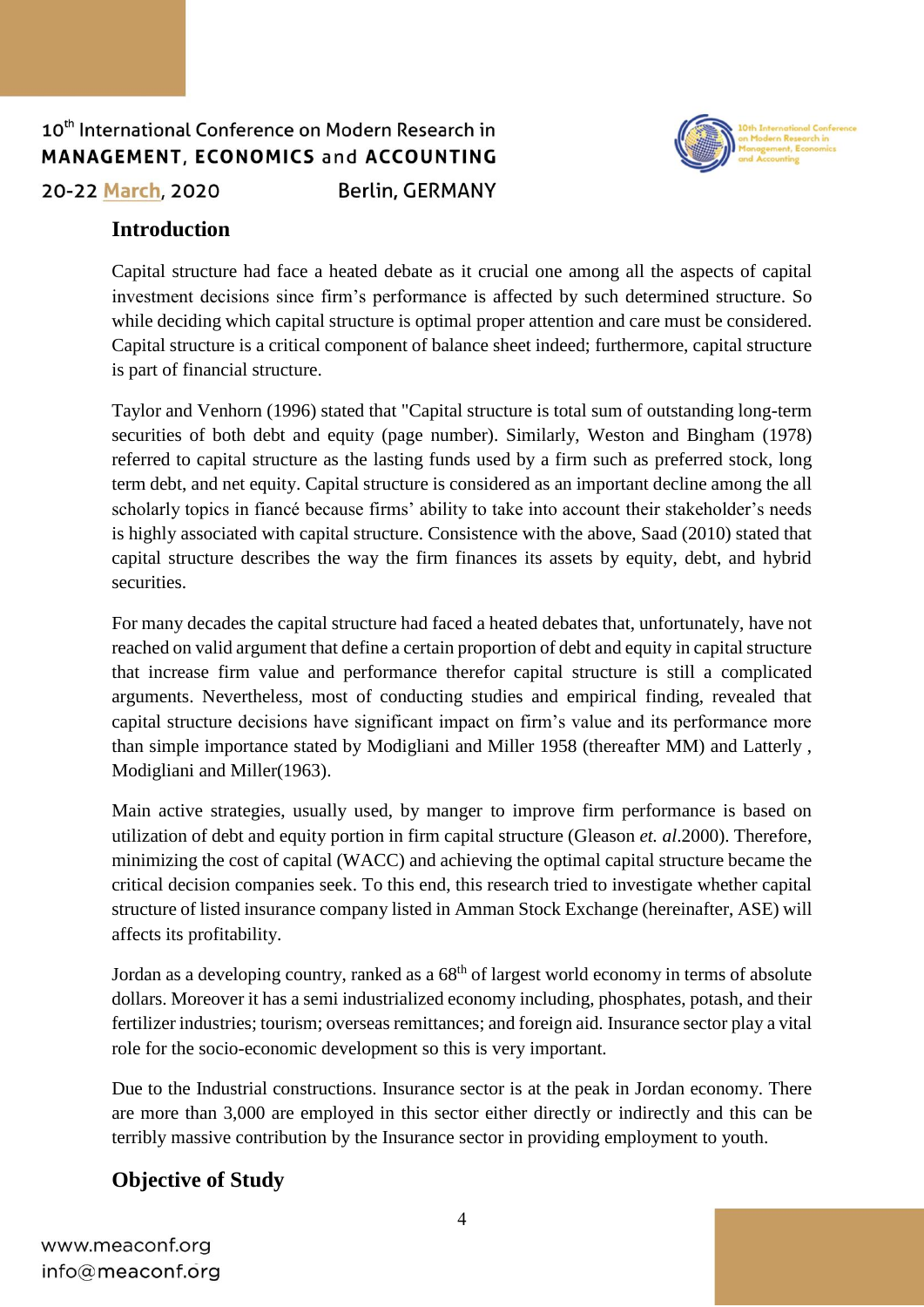

#### 20-22 March, 2020

**Berlin, GERMANY** 

Grounded on the heated debates and discussions the relation between capital structure and firms performance has faced, this study aimed to discuss the following major objectives. First, try to empirically investigate and find evidences whether firms' capital structure decisions affects its profitability. Then tries to estimate the optimal capital structure of insurance entities listed in ASE. Finally, the current study focus on analyzing, if exist, the optimal capital structure trends. Where the independent capital structure variables are:

- 1. Debt to Equity Ratio  $=$  Total Debt / Total Equity.
- 2. Debt Ratio = Total Liabilities / Total Assets.
- 3. Short Term Debt to Assets (STDA) = Short Term Debt / Total Assets.
- 4. Long Term Debt to Assets (LTDA) = Long Term Debt / Total Assets.
- 5. Earnings per share (EPS).
- 6. Returned on Assets (ROA).
- 7. Return on Equity (ROE)

A company's debt ratio of a company offers a view at how the company is financed. If a company has a high debt ratio then it is often considered to be "highly leveraged". Conversely, if a company has a low debt ratio this indicates that most of their assets are fully owned. In some instances, a high debt ratio indicates that a business could be in danger if their creditors were to suddenly insist on the repayment of their loans. This is one reason why a lower debt ratio is usually preferable. To find a comfortable debt ratio, companies should compare themselves to their industry average or direct competitors, Mitcalf and Titard (1976).

# **Problem and Question of the Study**

As its crucial decision to decide the optimal capital structure of firms, the analyzing of the impact of capital structure decisions on firm's performance and profitability is pertinent because there is no consensus on the optimal capital structure. Hence, this study will investigate to what extent the capital structure decisions have influences over the profitability of insurance firms listed in ASE. To handle this issue this research tries to provides answer to the following question:

- Is a firm's profitability significantly affected by its capital structure?
- Is there an optimal capital structure that suit the listed Insurance firms?
- What is the trend of capital structure being practiced by listed Insurance firms in Jordan?
- **Theoretical background**

-

The determinants of profitability and theories thereof used in this study are those frequently described in conventional Insurance companies' studies and literature. The profitability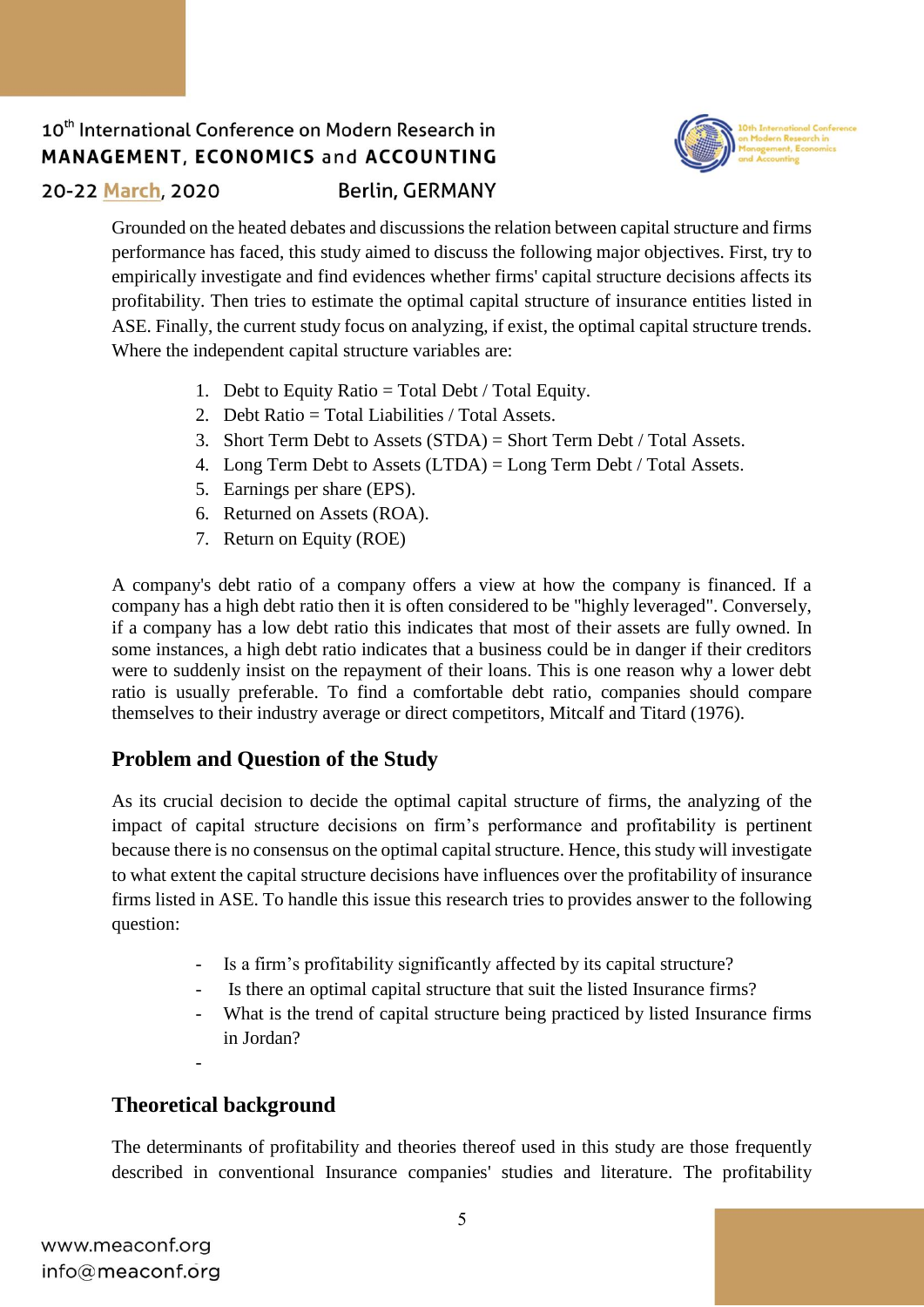

20-22 March, 2020

**Berlin, GERMANY** 

determinants were basically divided into two main categories, namely the internal determinants and the external determinants. In order to incorporate the internal and external determinants into a single profitability model, it was necessary to pool cross-section and time-series data. As a result, it was necessary to include dummy variables to take account of inter-firm and inter temporal differences in the intercept. Thus, pooled regression analysis was applied to a linear model to analyze the profitability determinants of Insurance companies.

# **Financial Performance**

A subjective measure of how well a firm can use assets and resources from its core mode of business and generate revenues. This term is also used as a general indicator of a firm's overall financial health for a given period of time, and can be used to compare similar firms across the same industry or to compare industries or sectors in aggregation. There are many different ways to measure financial performance, but all measures should be taken in aggregation. Line items such as revenue from operations, operating income or cash flow from operations can be used, as well as total unit sales. Furthermore, the analyst or investor may wish to look deeper into financial statements and seek out margin growth rates or any declining debt. The word 'Performance is derived from the word 'parfourmen', which means 'to do', 'to carry out' or 'to render'. It refers the act of performing; execution, accomplishment, fulfillment, etc. In border sense, performance refers to the accomplishment of a given task measured against preset standards of accuracy, completeness, cost, and speed. In other words, it refers to the degree to which an achievement is being or has been accomplished.

In the words of Frich Kohlar "The performance is a general term applied to a part or to all the conducts of activities of an organization over a period of time often with reference to past or projected cost efficiency, management responsibility or accountability or the like" (Gharakhani *et al.,* 2014). Thus, not just the presentation, but the quality of results achieved refers to the performance. Performance is used to indicate firm's success, conditions, and compliance. Financial performance refers to the act of performing financial activity. In broader sense, financial performance refers to the degree to which financial objectives being or has been accomplished. It is the process of measuring the results of a firm's policies and operations in monetary terms. It is used to measure firm's overall financial health over a given period of time and can also be used to compare similar firms across the same industry or to compare industries or sectors in aggregation.<sup>1</sup>

# **Financial Performance Analysis**

In short, the firm itself as well as various interested groups such as managers, shareholders, creditors, tax authorities, and others seeks answers to the following important questions. Firstly, what is the financial position of the firm at a given point of time?. Secondly, how is the Financial Performance of the firm over a given period of time?

**<sup>.</sup>** <sup>1</sup><http://www.investopedia.com/terms/f/financialperformance.asp> (last access 2014)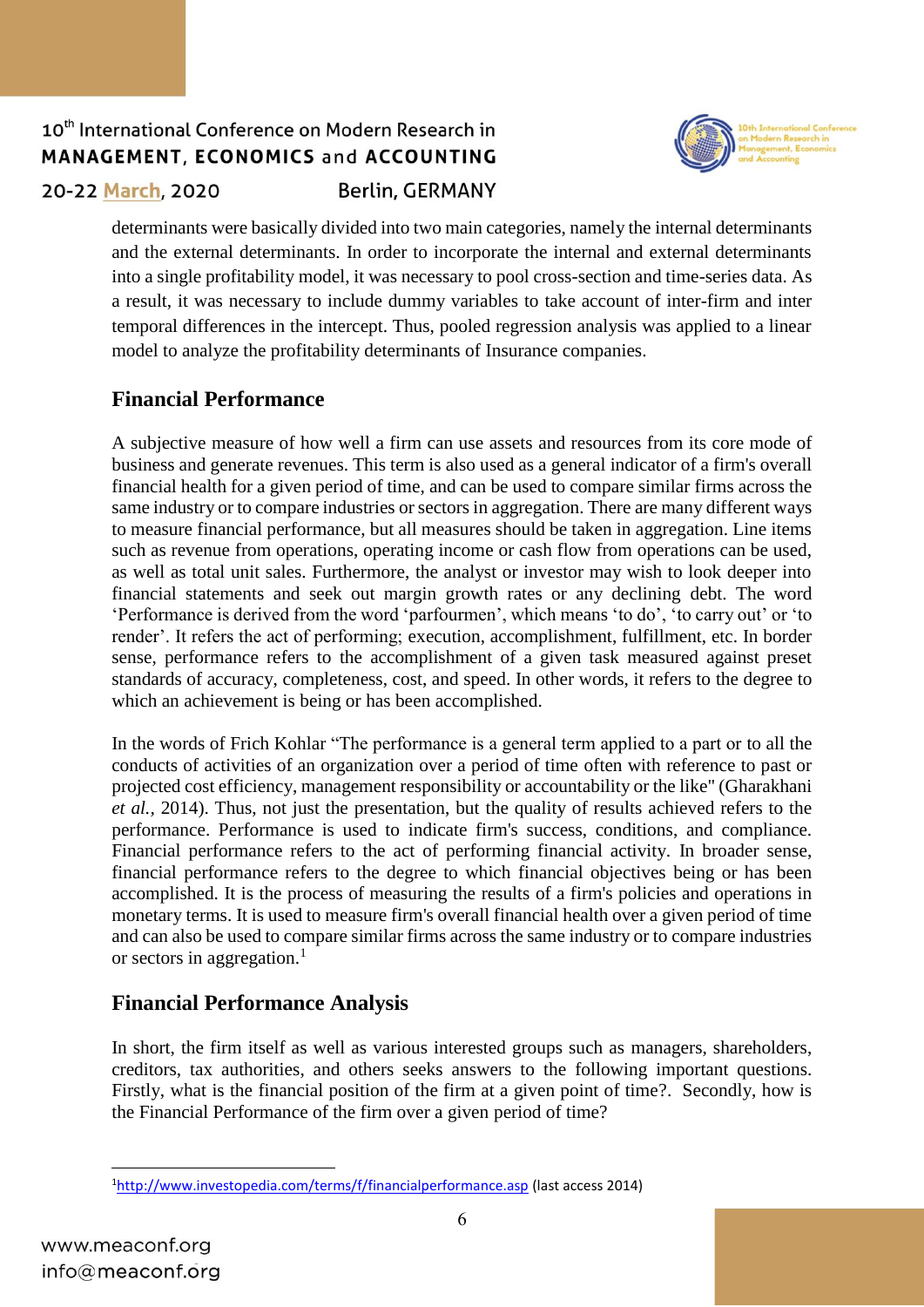

#### 20-22 March, 2020

#### **Berlin, GERMANY**

These two questions can be answered with the firm's financial analysis help whom extremely involved in using financial statements. A financial statement is an organized collection of data according to logical and Conceptual Framework consistent accounting procedures. Its purpose is to convey an understanding of some financial aspects of a business firm. It may show a position at a moment of time as in the case of a Balance Sheet, or may reveal a series of activities over a given period of time, as in the case of an Income Statement. Thus, the term 'financial statements' generally refers to two basic statements: the Balance Sheet and the Income Statement. The Balance Sheet shows the financial position (condition) of the firm at a given point of time. It provides a snapshot and may be regarded as a static picture (Al-Sartawi, 2019).

Income statement is a summary of a firm's revenues and expenses over a specified period, ending with net income or loss for the period. However, financial statements do not reveal all the information related to the financial operations of a firm, but they furnish some extremely useful information, which highlights two important factors profitability and financial soundness. Thus analysis of financial statements is an important aid to financial performance analysis. Financial performance analysis includes analysis and interpretation of financial statements in such a way that it undertakes full diagnosis of the profitability and financial soundness of the business.

The analysis of financial statements is a process of evaluating the relationship between component parts of financial statements to obtain a better understanding of the firm's position and performance. The financial performance analysis identifies the financial strengths and weaknesses of the firm by properly establishing relationships between the items of the balance sheet and profit and loss account. The first task is to select the information relevant to the decision under consideration from the total information contained in the financial statements. The second is to arrange the information in a way to highlight significant relationships. The final is interpretation and drawing of inferences and conclusions. In short, financial performance analysis is the process of selection, relation, and evaluation.

#### **Areas of Financial Performance Analysis**

Financial analysts often assess firm's production and productivity performance, profitability performance, liquidity performance, working capital performance, fixed assets performance, fund flow performance and social performance. However the financial health of any company is commonly by considering the following perspectives: Working capital Analysis; Financial structure Analysis; Activity Analysis and Profitability Analysis.

#### **Significance of Financial Performance Analysis**

Interest of various related groups is affected by the financial performance of a firm. Therefore, these groups analyze the financial performance of the firm. The type of analysis varies according to the specific interest of the party involved. Trade creditors: interested in the liquidity of the firm (appraisal of firm's liquidity). Bond holders: interested in the cash-flow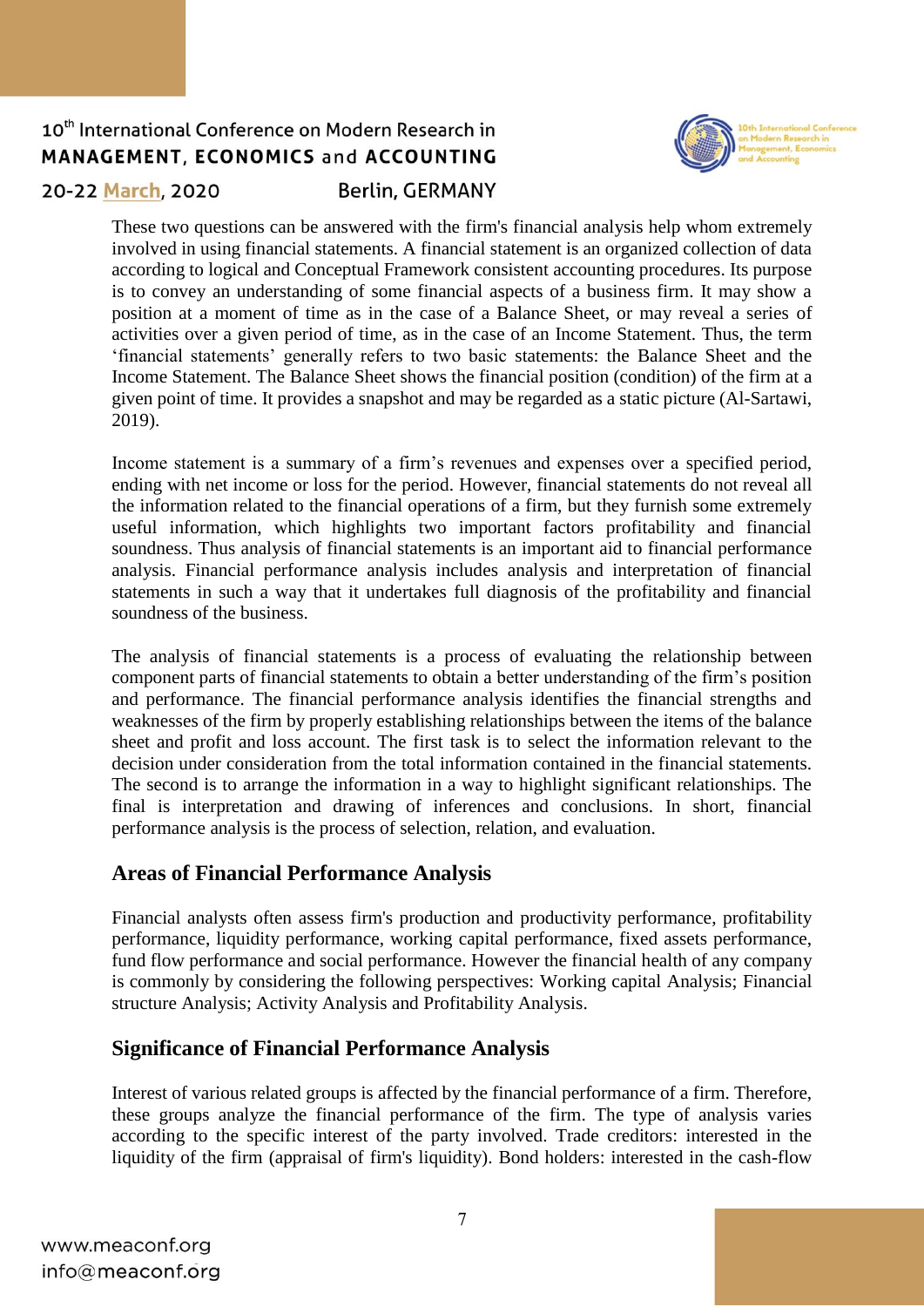

20-22 March, 2020

**Berlin, GERMANY** 

ability of the firm (appraisal of firm's capital structure, the major sources and uses of funds, profitability over time, and projection of future profitability.

### **Literature Review**

Theories related to capital structure such as Miller and Modigliani (M&M), Agency Theory, Pecking Order Theory etc. Capital structure theory was initiated by seminal study of Modigliani & Miller (1958). All the theories on capital structure work under different situation and these theories.

Dang *et al.,* (2019) investigate the effects of capital structure on firms' performances of listed firms on food and beverage sector in Vietnam, they used unbalanced panel data to conduct their analysis, the results stated that leverage has strongest impact on firm performance among other variable. Further, debt ratios are significantly and positively affect ROE, EPS but negatively affect ROA.

Oziomobo and Ghazali (2016) investigate the impacts of capital structure non-financial small Nigerian firms' performances, they used Tobin's Q and ROA as a proxy for the firm performance, results of Oziomobo and Ghazali reveals that there is a positive and significant relationship between assets turnover and, tangible and Tobin's Q. also its found out that risk maintains negative and significant relations with Tobin's. This study concluded that firms' age has both a negative and significant relationship with ROA while sales growth has appositive and significant impacts.

Javed *et al.,* (2014) used a sample of 63 Pakistani companies listed on Karachi Stock Exchange, a fixed effects model where used to analyze the relationship between firm performance (ROA, ROE, ROS) and capital expenditure (DTA, EQA, LDA). After conducting a pooled regression their results convey that when return on asset is the dependent variable appositive impact of capital structure on firms' performance were noticed. Furthermore, debt over assets ratio (DTA) showed positive impact when return on equity is the dependent variable while equity over assets ratio (EQA) and long term debts over assets ratio (LDA) revealed a negative impact when return on sales (ROS) was used as dependent variable then DTA and EQA showed negative link to ROS but LDA revealed positive impact over ROS, as noticed the results' direction are mixed regarding the dependent variable used.

In the same line, Saputra *et al.,* (2014) using the financial sector in the Indonesia Stock Exchange (IDX) for the period 2009 to 2013 to examine the effect of capital structure on companies performance. Contrary to Javed *et al.,* (2014), the result shows a negative impacts on capital structure on firms' performance. Hence, this finding is in consistence with the Peaking theory that indicates capital structure has different impacts on each financial sector.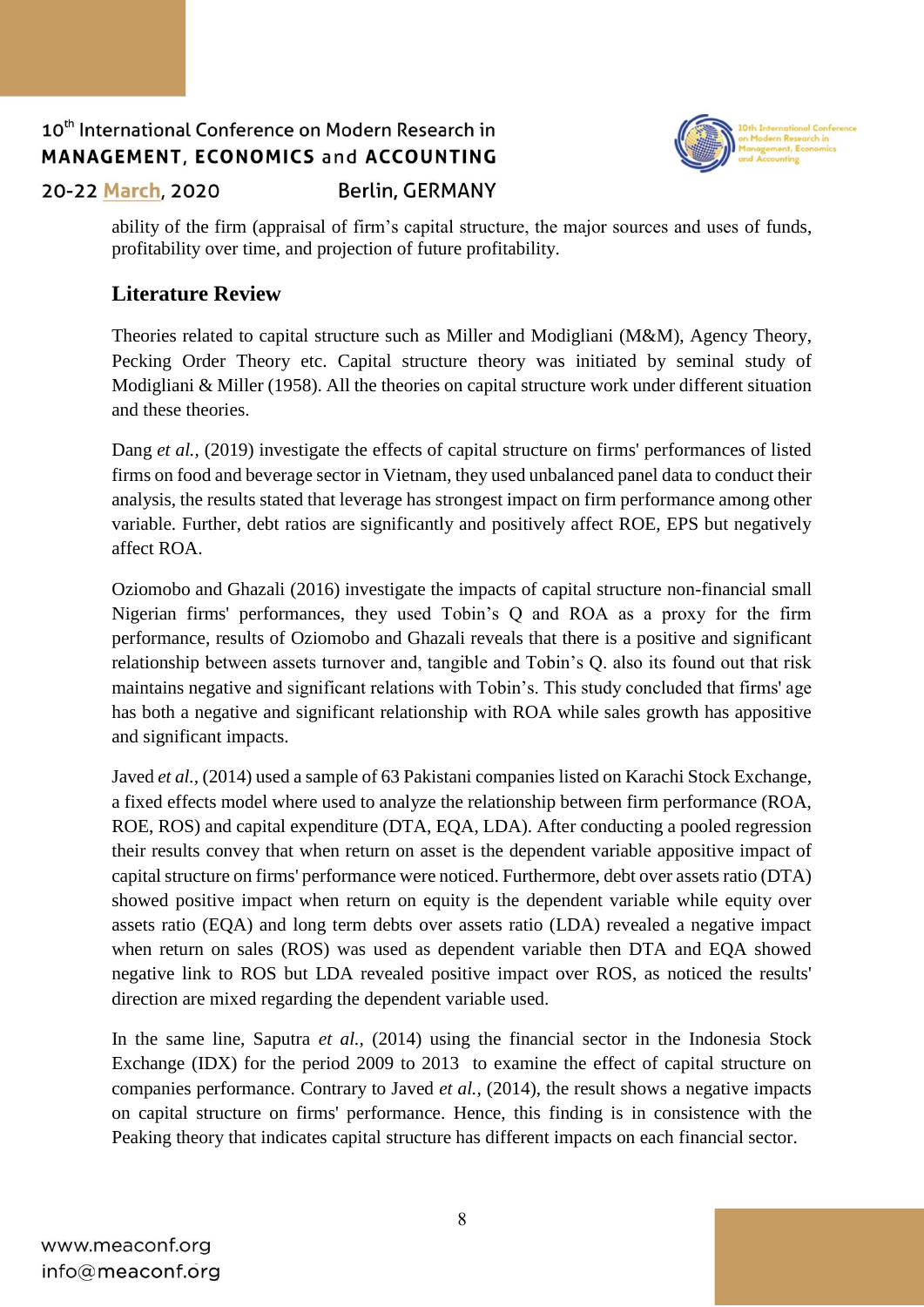

#### 20-22 March, 2020

**Berlin, GERMANY** 

Zeitun and Tian (2007) used as ample of 167 Jordanian listed companies for the period of 1989- 2003 to investigate whether the capital structure has any effects upon the corporate performance by taking Jordan as a case study. Different measures of capital structure where employed to conduct this investigation such as short-term debt, long-term debt, and total debt to total. By using Tobin's Q, MBVR, P/E, and MBVE to measure the market performance of firms, and the ROE, ROA, and PROF as accounting performance measures. The results highlighted that both positive and negative effects between capital structure and firms' profitability. Hence, capital structure has a significantly negative impact on the firm's performance measures, in both the accounting and market's measures. Contrary to this the short-term debt to total assets (STDTA) level has a significantly positive effect on the market performance measure (Tobin's Q).

Similarly to work of Zeitun and Tian (2007), Soumadi and Hayajneh (2012) examined the effects of capital structure on stock performance of 76 industrials and services companies listed in Amman stock market for the period (2001-2006). The study used both return on equity as a measure of profitability and firm value as dependent variables. Whereas financial leverage, Tangible assets, Firm size and Firm growth as Independent variables. Their results conveys that capital structure associated negatively and statistically with firm performance on the study sample generally, there was no significant difference to the impact of the financial leverage between high financial leverage firms and low financial leverage firms on their performance. Similarly, the results also convey that there is no difference between the financial leverage of high growth firms and low growth firms on the performance, which it has a negative association.

In the same line, Onaolapo and Kajola (2010) investigated the impact of capital structure on financial performance of industrial and nonfinancial Nigerian firms' listed in Stock Exchange for a period of 7 years from 2001 to 2007. Dependent variables are represented by ROA, ROE. Independent variables are debt ratio, firm size by asset, fixed assets ratio, growth rate. The study results observed a significant and negative relationship between financial performance and debt ratio which they contended supported the agency cost theory of capital structure.

Gleason *et al.,* (2000) used the financial information of 14 European countries the test the relation between firm's capital structure and ROA and Profit margin as a measures of firms' performances. Their results indicates a significant and negative relationship between firm's capital structure and firms' performances. Furthermore, the result convey that, in general, firms' with higher levels of debts had a lower performance.

In contrary to Gleason *et al.,* (2000) finding, Dessi and Robertson (2003) find a positive relationship between leverage and financial performance. They assumed that, a good governed companies should have an easier access to outside financial sources than other companies. If this is the case, when they need a loans to raise working capital or investments they can easily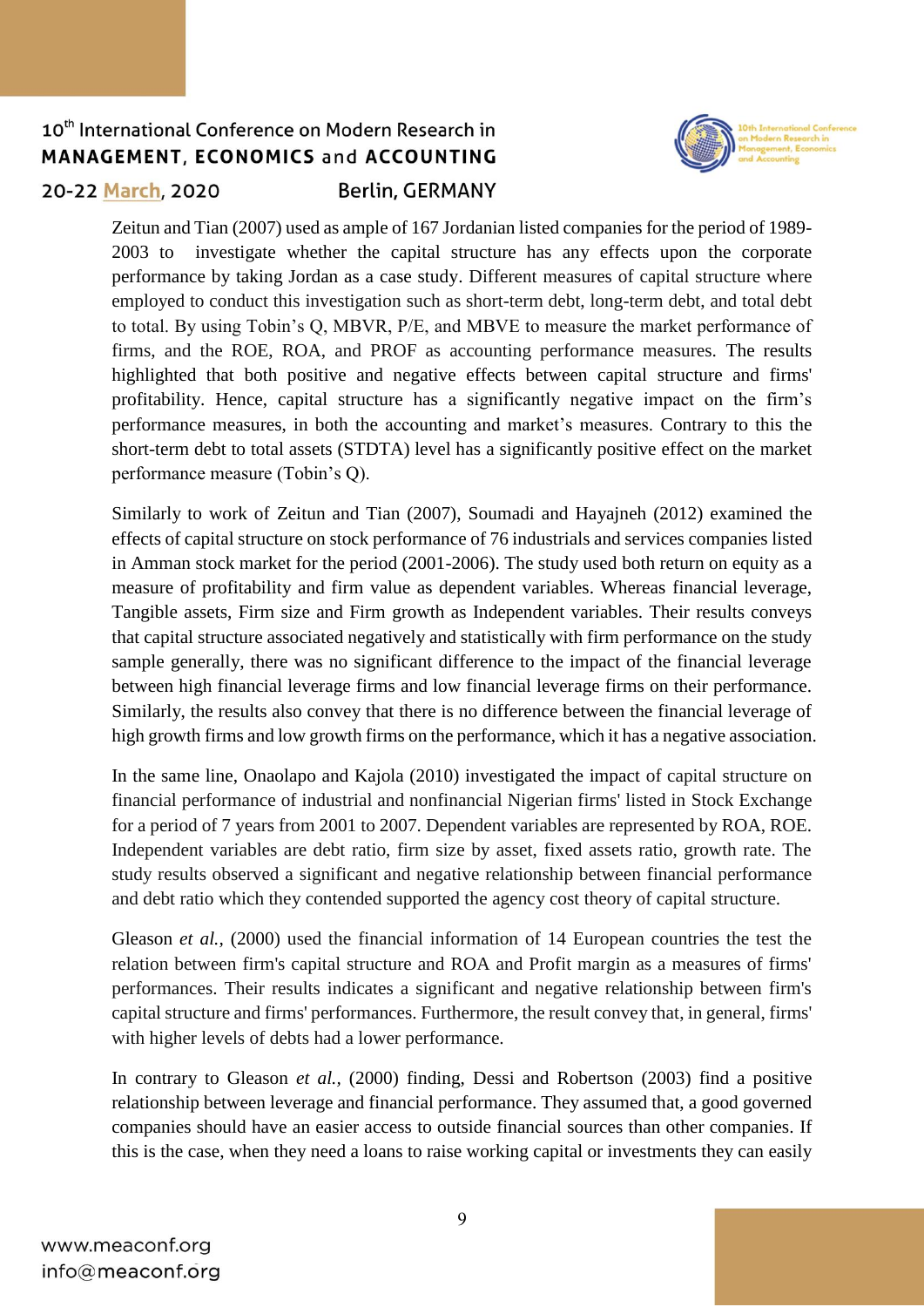

#### 20-22 March, 2020

**Berlin, GERMANY** 

increases the amount. That is why it is expected to be there a positive relationship between leverage and corporate governance.

Margrates and Psillaki (2010) by using a non-parametric data envelopment analysis (DEA) methods to investigated the existence relationship between both capital and ownership structure and firm performance. The results ends to that financial leverage (debt ratio) is positively and significantly correlated with firm performance (added value, labor and capital).

To come over these debates, the current study tries to extend the existing research that investigate the Jordan case by introducing extra variable the from the researcher point of view will affects more the relationship between firm's capital and their performances, also we adopt the across sectional data and pool data analysis to test this association.

## **Research Methodology**

#### **Data**

The data used in this study includes all Insurance companies firms listed in Amman Stock Exchange (ASE). Totally there were 21 companies listed under Insurance sector of Jordan in ASE. In this research 16 companies were used. Data from year 2014 to 2019 for six years was collected from financial statement of companies. Companies that are not included in sample because of non- availability of data, newly listed in stock exchange.

The data set contains detailed information about each firm. The items of interest were: balance sheets, income statements of insurance company listed in Amman stock exchange and data also obtained from the Annual Audited Reports of these firm. Data of Return on assets, Return on equity, debt to equity, debt to assets obtained from Bank of Jordan. Coverage ratio is calculated using the accounting data released in firms' annual reports.

### **Analysis**

After collection of the study data, and based upon what we mentioned in the previous chapter, the collected data have been analyzed in order to draw conclusions for the insurance companies listed in Amman stock market.

### **Hypothesis of the Study**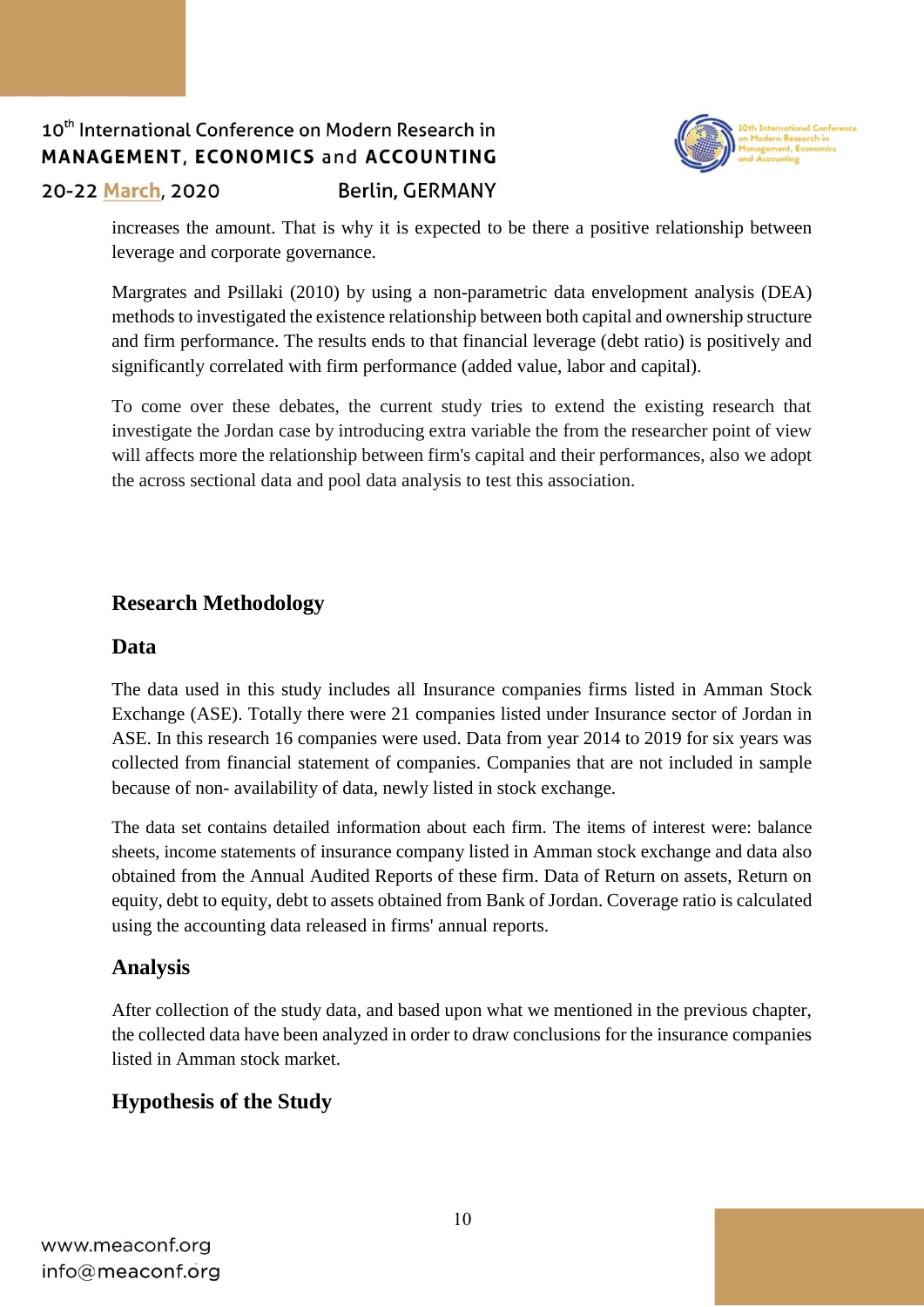

20-22 March, 2020

**Berlin, GERMANY** 

All the hypothesis of the study is presented in the null format. For the affirmation and negation of the main hypothesis, the study branching out the following sub hypothesis that related to each main hypothesis were measured.

 $H_1$ : There is no effect of the framework of the capital on the profit measured by the ROE.

<sup>11</sup> *There is no Effect of Debt to Equity Ratio on ROE*

1.2 *There is no Effect of Debt Ratio on ROE* 

1.3 *There is no Effect of Debt to Asset Ratio on ROE*

 $H_1$ : There is no effect of the framework of the capital on the profit measured by the ROA.

<sup>21</sup> *There is no Effect of Debt to Equity Ratio on ROA* 2.2 *There is no Effect of Debt Ratio on ROA* 2.3 *There is no Effect of Debt to Asset Ratio on ROA*

 $H_1$ : There is no effect of the framework of the capital on the profit measured by the EPS. <sup>31</sup> *There is no Effect of Debt to Equity Ratio on EPS* 3.2 *There is no Effect of Debt Ratio on EPS* 3.3 *There is no Effect of Debt to Asset Ratio on EPS*

# **Prediction Equations Form:**

To investigate the hypotheses of this study we use ordinary least squares model to investigate the effect of capital structure on firm performance .The study builds general multi-regression model as following:

$$
Y_{it} = \alpha_i + \beta_i X_{it} + e_{it}
$$

Where  $Y_{it}$  is the dependent variables for firm *i* in year *t*, is  $\alpha_i$  is constant coefficient,  $\beta_i$  is slope coefficient of independent variables of firm  $i$ ,  $X_{it}$  is independent variables for firm  $i$  in year  $t$ and  $e_{it}$  standard error of firm  $i$  in year  $t$ .

Based on above mention model, we extract the next three equations to demonstrate the effect of capital structure on firm performance which implies three measures of performance: return equity, return on asset and earnings per share.

$$
ROE_{it} = \alpha_I + \beta_I DTD_{it} + \beta_i DR_{it} + \beta_i DAR_{it} + e \tag{1}
$$

$$
ROA_{it} = \alpha_I + \beta_I DTD_{it} + \beta_i DR_{it} + \beta_i DAR_{it} + e \tag{2}
$$

$$
EPS_{it} = \alpha_l + \beta_l DTD_{it} + \beta_i DR_{it} + \beta_i DAR_{it} + e \tag{3}
$$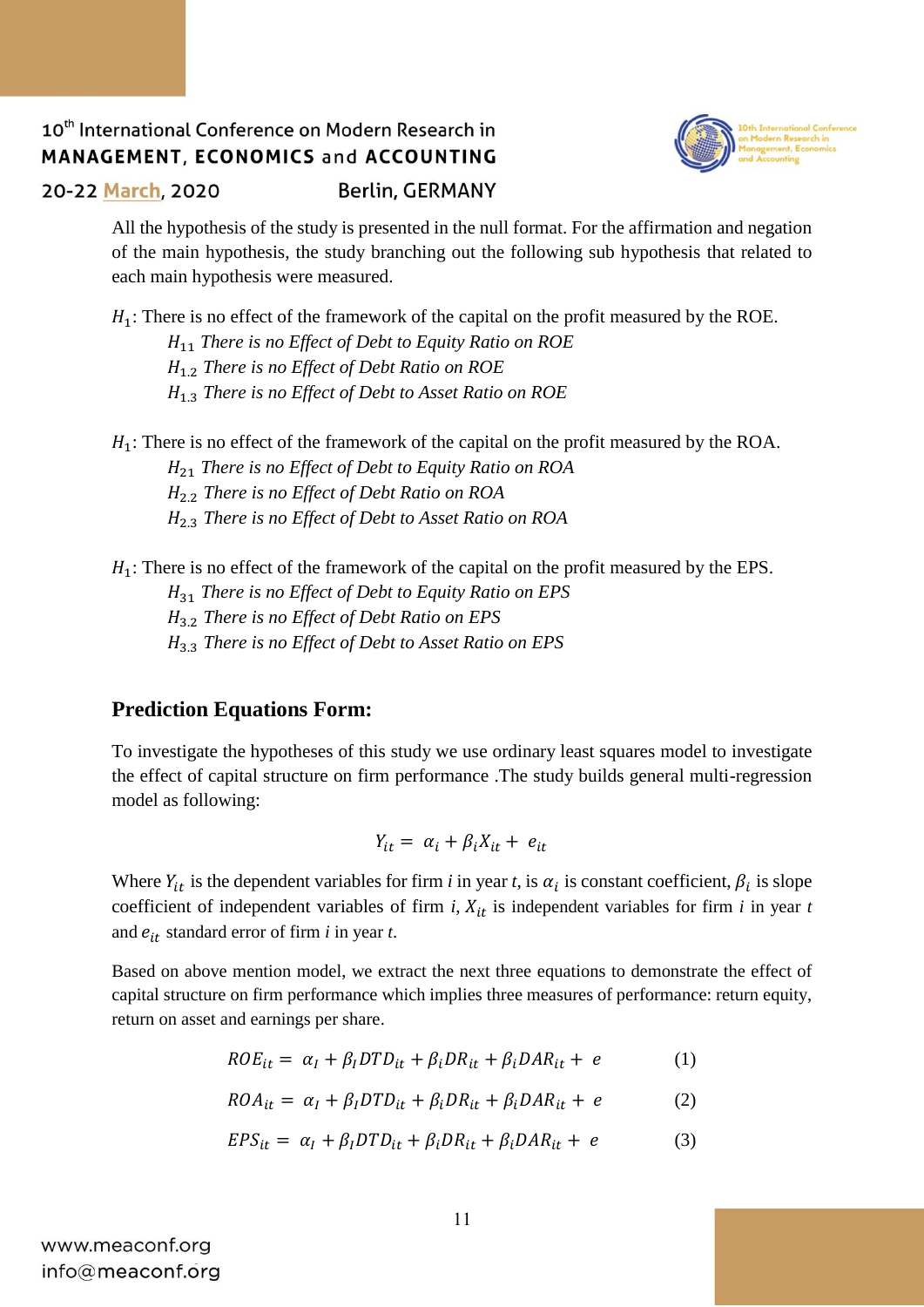

#### 20-22 March, 2020

**Berlin, GERMANY** 

Where:  $Y_{it}$  refer to return on equity (ROE), return on asset (ROA) and earnings per share (EPS) sequentially;  $X1_{it}$  is debt to equity ratio (DTD),  $X2_{it}$  is debt ratio (DR),  $X3_{it}$  is debt to asset ratio (DAR) and  $e$  is error term.

### **Descriptive Analysis**

|                           | Minimum    | Maximum | Mean    | <b>Std. Deviation</b> |
|---------------------------|------------|---------|---------|-----------------------|
| Debt to Equity Ratio %    | $-16.86-$  | 69.93   | 14.9485 | 21.36731              |
| Debt Ratio %              | $-112.86-$ | 116.86  | 52.3889 | 20.30807              |
| debt to asset ratio       | .00.       | 4.16    | .5899   | .44340                |
| Return on Equity %        | $-136.22-$ | 297.65  | 18.8556 | 52.16020              |
| <b>Return on Assets %</b> | $-123.68-$ | 627.19  | 6.3976  | 49.41910              |
| EPS %                     | $-16.86-$  | 60.89   | 1.8712  | 8.94306               |

Table 1.1 Destructive Statistic

After reviewing the results of the descriptive analysis based on the above table (1.1) we found that Debt Ratio has the largest mean among other variables, return on assets is larger than that of return on assets, and furthermore, the above computations show that the Jordanian insurance company rely on the short-term debt than the long-term debt. Therefore the performance of the companies might be affected.

#### **Table 1.2 Correlations**

| Items                | Debt to Equity Ratio | Debt Ratio | Debt to Asset Ratio |
|----------------------|----------------------|------------|---------------------|
| Debt to Equity Ratio |                      |            |                     |
| Debt Ratio           | .001                 |            |                     |
| debt to asset ratio  | - 089                | $.234**$   |                     |

 *\*\*. Correlation is significant at the 0.01 level (2-tailed).*

Examination to verify that no high correlation problem exists in the study variables. The correlation problem appears when the variables in the descending form are highly correlated, and the correlation problem in the ascending form affects the explanatory variables coefficients, and also results in an unreal rise in the correlation coefficient between the study variables. An indication appears to show that this problem exists if Person coefficient is equal to or is more than 80%.

**Table 1.3 Correlation between the study variables**

|       | <b>Debt to Equity</b><br>Ratio % | <b>Debt Ratio %</b> | Debt to asset<br>ratio | Return on<br>Equity $\%$ | <b>Return on</b><br>Assets % | <br>EPS $%$ |
|-------|----------------------------------|---------------------|------------------------|--------------------------|------------------------------|-------------|
| Ítems |                                  |                     |                        |                          |                              |             |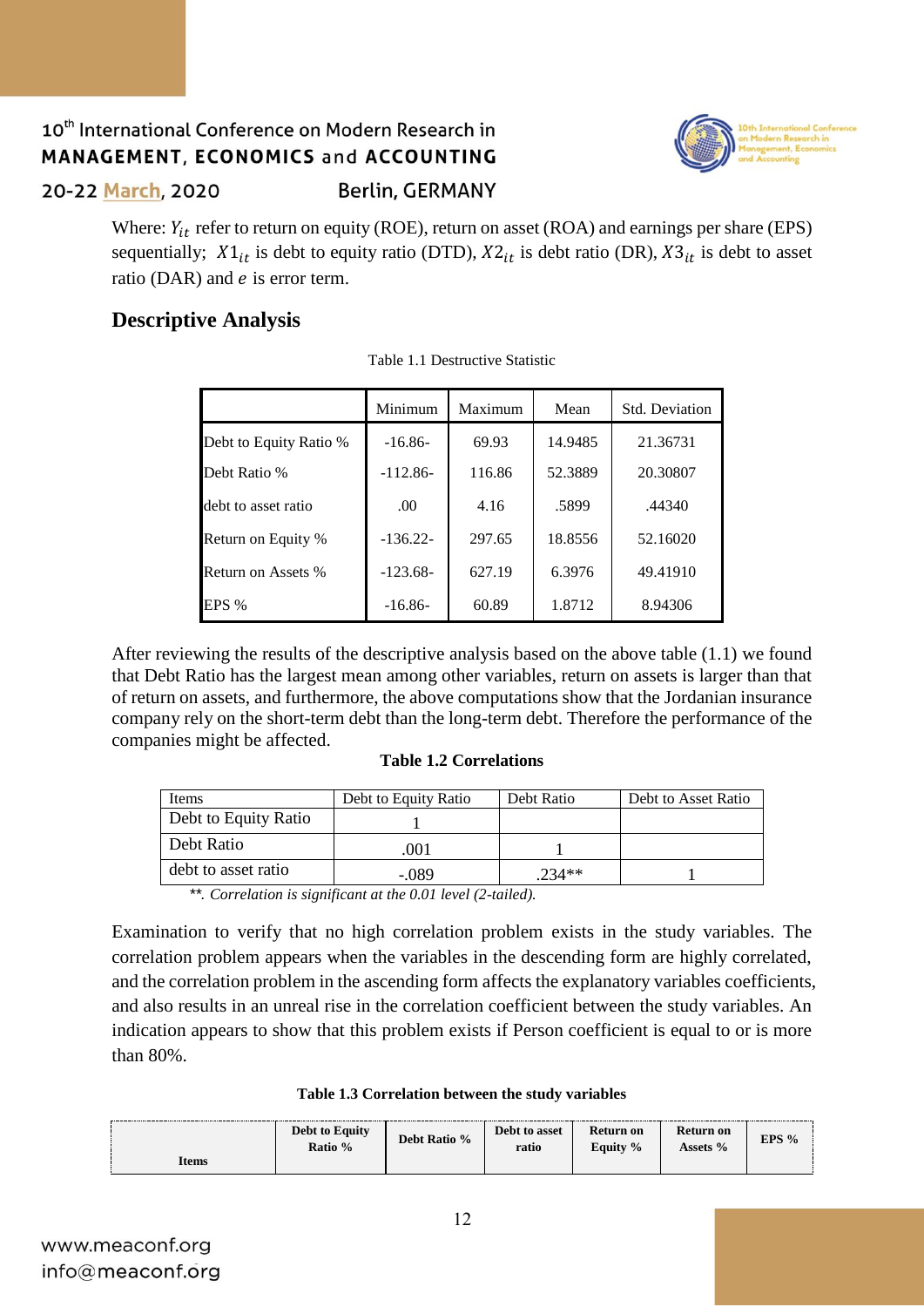

20-22 March, 2020

**Berlin, GERMANY** 

| Debt to Equity Ratio % |          |           |         |         |          |  |
|------------------------|----------|-----------|---------|---------|----------|--|
| Debt Ratio %           | .001     |           |         |         |          |  |
| debt to asset ratio    | $-.089$  | $.234***$ |         |         |          |  |
| Return on Equity %     | $.149*$  | .076      | $-.044$ |         |          |  |
|                        |          |           |         |         |          |  |
| Return on Assets %     | $-.060$  | .145      | .054    | $-.004$ |          |  |
| EPS %                  | $.297**$ | .001      | $-.004$ | $.171*$ | $-.188*$ |  |

As shown in the table 1.3, none of the correlation percentages is greater than 80% among the study variables which does not indicates any of a high correlation problem between the study variables.

Debt to equity is highly correlated with EPS (0.297<sup>\*\*</sup>) and Debt to Asset ratio is strongly and positively correlated with Debt ratio (0.234\*\*) whereas, Return on Assets has the highest negative correlation with EPS (-0.188\*).

# **Examination of the Study Hypothesis**

 $H_1$ : The effect of the framework of the capital on the profit measured by the ROE.

For the affirmation and negation of this hypothesis, the branch hypothesis related to each main hypothesis were measured. Following are the results of the hypothesis examination branching out from the main hypothesis, and a discussion of those results. We have depended on the value of sig for acceptance or refusal of the hypothesis. If the value is  $sig < 5\%$  then the hypothesis is accepted. We will also point to the ratio which explains each variable responsible for the secondary variable by depending on the value of the adjusted *r*- square.

| Sig                 | t-statistics | Coefficients | <b>Constant B</b> | Debt to Equity Ratio B |
|---------------------|--------------|--------------|-------------------|------------------------|
|                     |              |              |                   |                        |
|                     |              |              |                   |                        |
| 0.046               | 2.852        | 0.149        | 13.431            | 0.363                  |
|                     |              |              |                   |                        |
|                     |              |              |                   |                        |
| Adjusted $R$ Square |              | 0.017        |                   |                        |
|                     |              |              |                   |                        |
|                     |              |              |                   |                        |
| Model F test        |              | 4.022        |                   |                        |
|                     |              |              |                   |                        |
|                     |              |              |                   |                        |

**Results Describes the Effect of Debt to Equity Ratio on ROE**

 $H_{11}$  Results shows the analysis results of a simple descending for the independent variable (debt to equity ratio) and its effect on the secondary variable (ROE). After reviewing this table, it appeared that it is the adjusted r square amounting to 0.017 which indicates that ROE is interpreted in this ratio of variation in debt to equity ratio. Results revealed that the value of 0.046 sig is less than 5% which indicates that debt to equity ratio affects roe and consequently,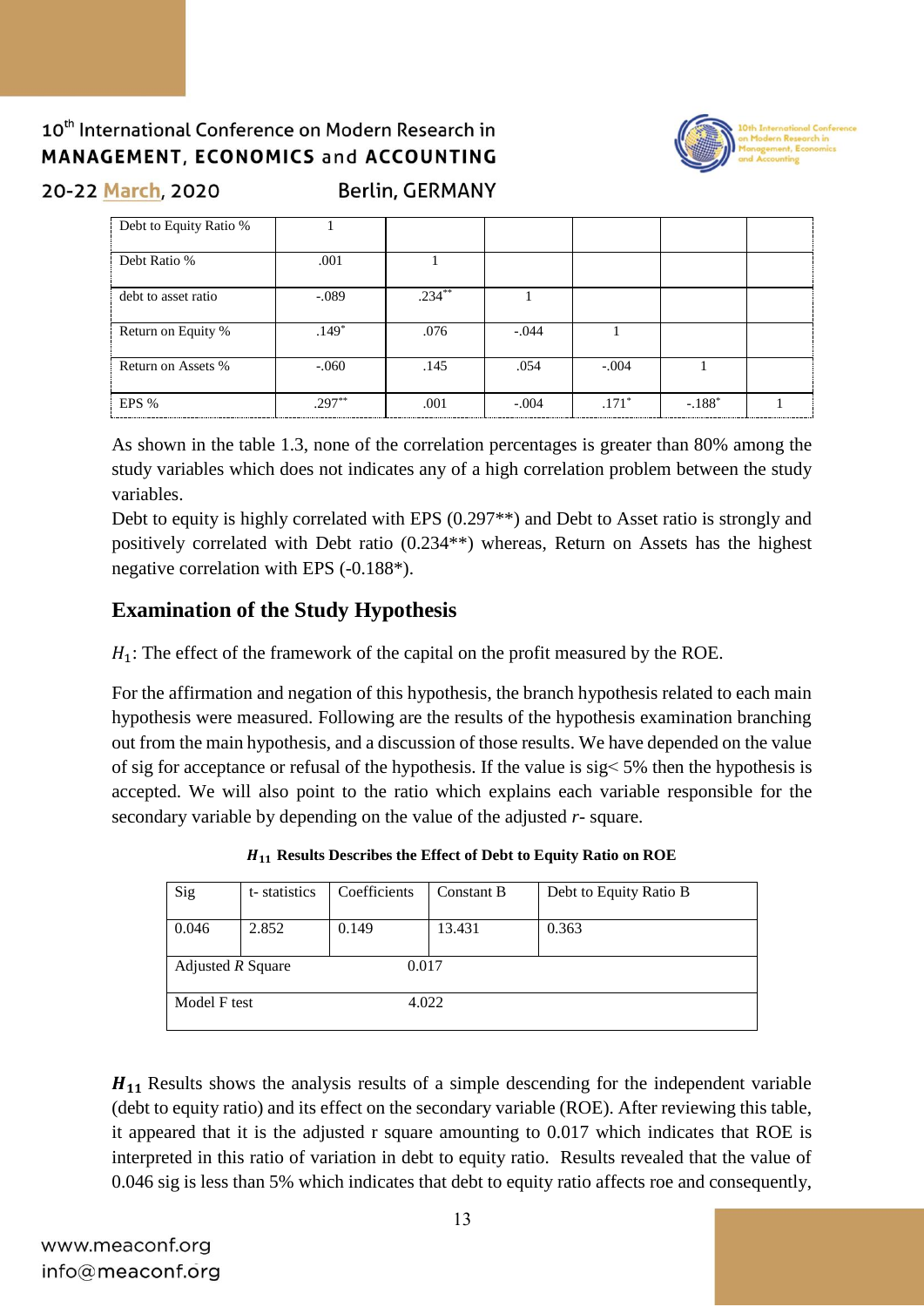

20-22 March, 2020

**Berlin, GERMANY** 

the first subsidiary hypothesis was accepted and in view of the value (coefficients 0.149) a direct relation exists between the secondary variable and the independent variable.

| <b>Sig</b>         | t-statistics | <b>Coefficients</b> | <b>Constant B</b> | <b>Debt Ratio B</b> |
|--------------------|--------------|---------------------|-------------------|---------------------|
| 0.312              | 0.803        | 0.076               | 8.661             | 0.195               |
| Adjusted r- Square |              | 0.001               |                   |                     |
| Model F test       |              | 1.028               |                   |                     |

#### . **Results Describes the Effect of ROE on Debt Ratio**

 $H_{1,2}$  **Results** show the analysis results of a simple descending for the independent variable (debt ratio) and its effect on the secondary variable (ROE). After reviewing this table, it appeared that it is the adjusted r square amounting to (0.001) which indicates that ROE is interpreted in this ratio of variation in debt to equity ratio. Results revealed that the value of (0.312 sig) is more than 5% which indicates that debt to equity ratio does not effect on the ROE and consequently, the first subsidiary hypothesis was not accepted and in view of the value (coefficients 0.076) a direct relation exists between the secondary variable and the independent variable.

. **Results Describes the Effect of Debt to Asset Ratio on ROE**

| <b>Sig</b>          | t-statistics | Coefficients | <b>Constant B</b> | debt to asset ratio B |
|---------------------|--------------|--------------|-------------------|-----------------------|
| 0.558               | 3.373        | $0.044 -$    | 21.904            | $5.167 -$             |
| Adjusted r- Square  |              | $-0.004$     |                   |                       |
| Model <i>F-test</i> |              | 0.344        |                   |                       |

 $H_{1,3}$  Results show the analysis results of a simple descending for the independent variable (debt to assets ratio) and its effect on the secondary variable (ROE). After reviewing this table, it appeared that it is the adjusted r square amounting to (-0.004) which indicates that ROE is interpreted in this ratio of variation in debt to equity ratio. Results revealed that the value of (0.558 sig) is more than 5% which indicates that debt to equity ratio does not effect on the ROE and consequently, the first subsidiary hypothesis was not accepted and in view of the value (coefficients -0.044) an inverse relationship exists between the secondary variable and the independent variable.

#### **Effect of (Debt to Equity Ratio & Debt Ratio & debt to asset ratio) on ROE**

*Results of multiple descending*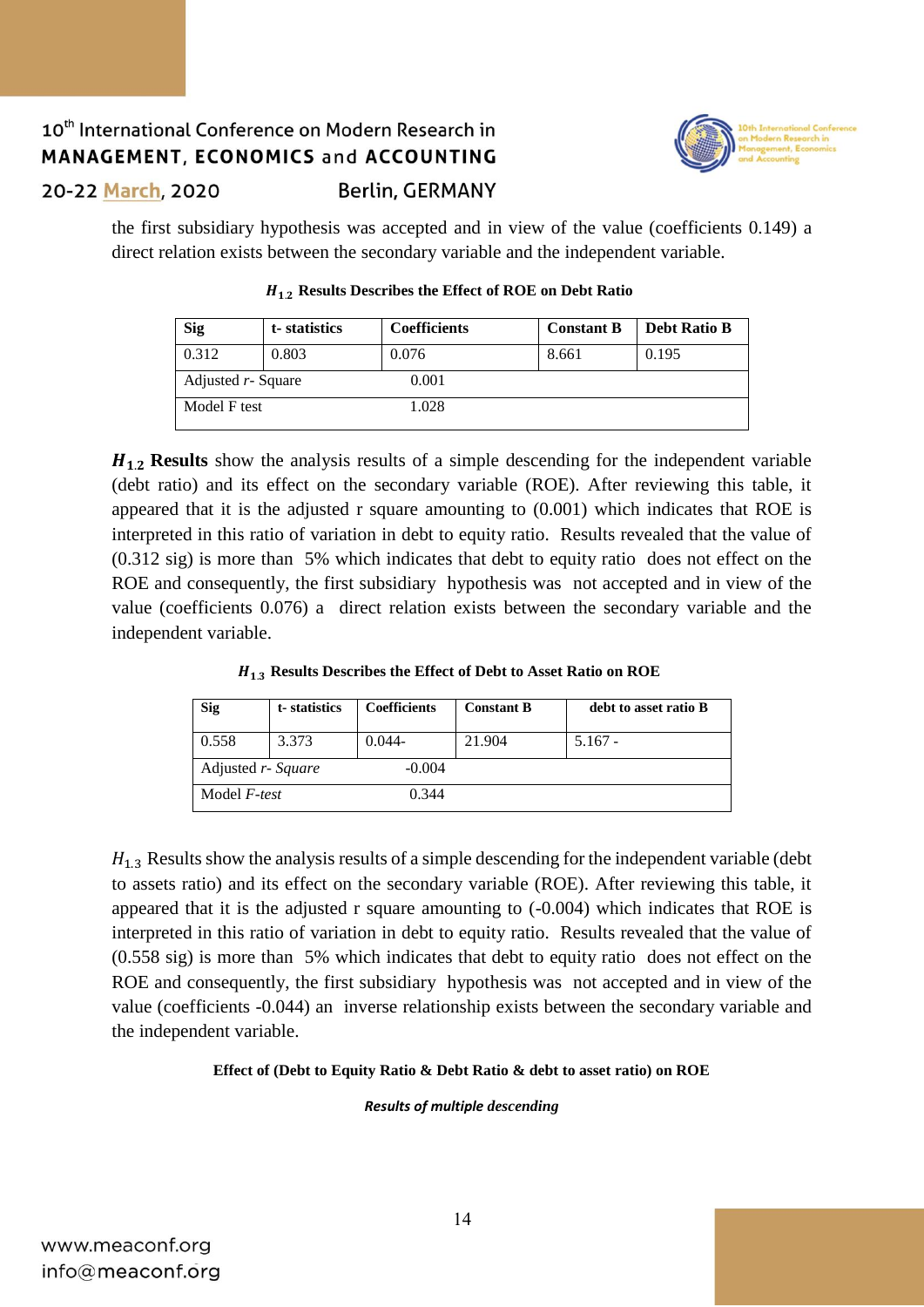

20-22 March, 2020

**Berlin, GERMANY** 

| Model Summary $(1.4)$ |                |          |                          |                            |
|-----------------------|----------------|----------|--------------------------|----------------------------|
| Model                 | R              | R Square | <b>Adjusted R Square</b> | Std. Error of the Estimate |
|                       | $.174^{\rm a}$ | .030     | .014                     | 51.79986                   |

a. Predictors: (Constant), debt to asset ratio , Debt to Equity Ratio %, Debt Ratio %

| ANOVA $b(1.5)$ |  |
|----------------|--|
|----------------|--|

| Model      | Sum of Squares | Df  | Mean Square | F     | Sig.              |
|------------|----------------|-----|-------------|-------|-------------------|
| Regression | 14755.192      | 3   | 4918.397    | 1.833 | .143 <sup>a</sup> |
| Residual   | 472247.649     | 176 | 2683.225    |       |                   |
| Total      | 487002.841     | 179 |             |       |                   |

a. Predictors: (Constant), debt to asset ratio , Debt to Equity Ratio %, Debt Ratio %

b. Dependent Variable: Return on Equity %

#### **Coefficients a (1.6)**

|                 |                        | <b>Unstandardized Coefficients</b> |            | Standardized |          |      |
|-----------------|------------------------|------------------------------------|------------|--------------|----------|------|
| Model           |                        | B                                  | Std. Error | Beta         | t        | Sig. |
| 1<br>(Constant) |                        | 5.396                              | 11.484     |              | .470     | .639 |
|                 | Debt to Equity Ratio % | .351                               | .182       | .144         | 1.931    | .055 |
| Debt Ratio %    |                        | .225                               | .196       | .088         | 1.147    | .253 |
|                 | Debt to Asset Ratio    | $-6.070-$                          | 9.019      | $-.052-$     | $-.673-$ | .502 |

a. Dependent Variable: Return on Equity %

After discussion of the secondary hypothesis, and review of table no. (1.5) where the value of sig (0.143) which is larger than 5%, the main first hypothesis was refused. This means that there is no effect of the frame of the capital on ROE, in addition to the multiple regression results which showed that the r square Coefficient of determination was (0.14). This means that roe is interpreted in this ratio of variation in the frame of the capital, in addition to the existence of a direct relation between the frame of the capital and ROE.

#### .**: The Effect of Debt to Equity Ratio on ROA**

| Sig   | t-statistics | Coefficients | Constant B | Debt to Equity Ratio B |
|-------|--------------|--------------|------------|------------------------|
| 0.425 | . 879        | $-0.060$     | 8.465      | $-0.138$               |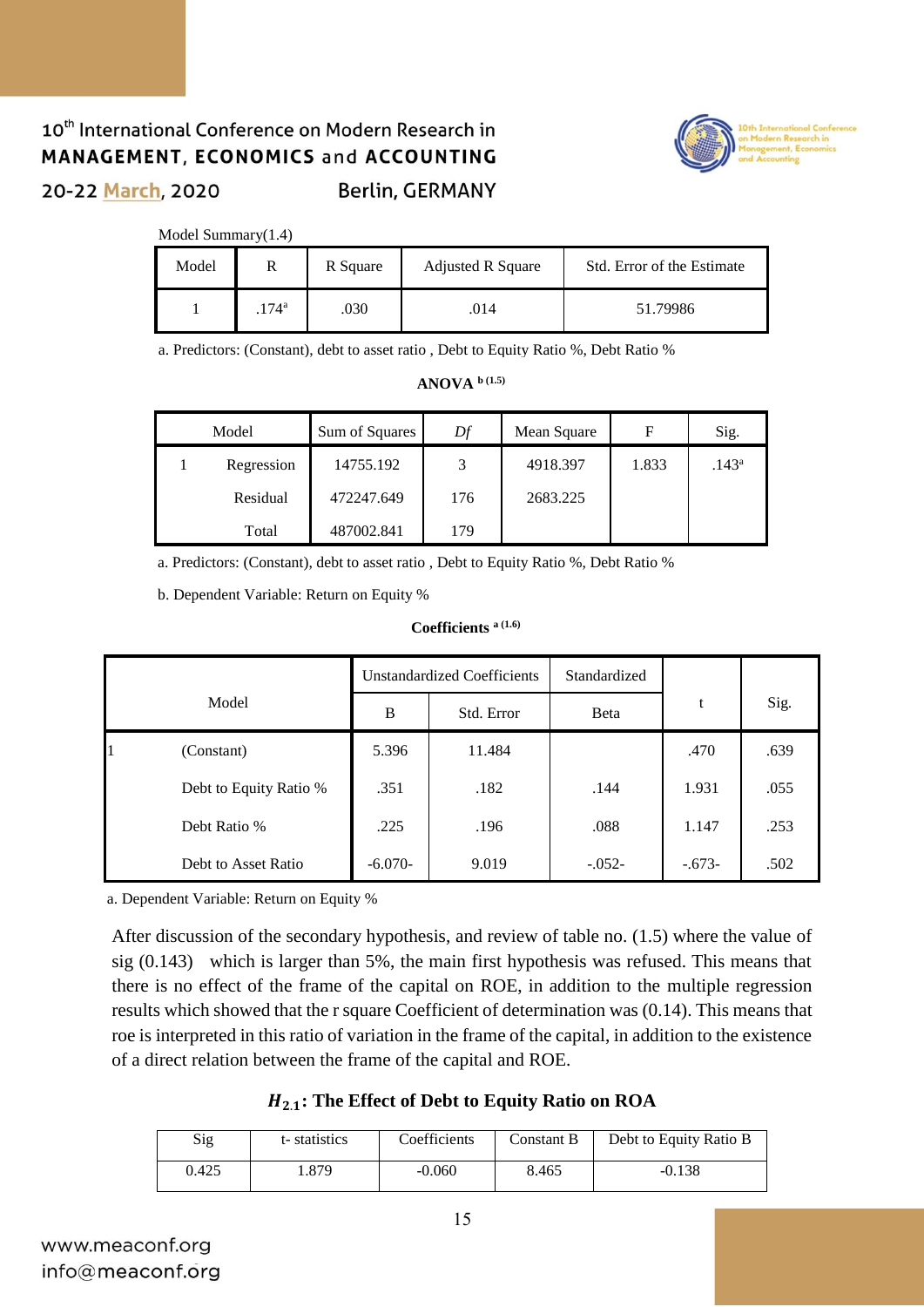20-22 March, 2020

**Berlin, GERMANY** 



| <b>Adjusted R Square</b> | $-0.002$ |
|--------------------------|----------|
| Model F test             | 0.638    |

Results of  $H_{2,1}$  show the analysis results of a simple descending for the independent variable (debt to assets ratio) and its effect on the secondary variable (ROA). After reviewing this table, it appeared that it is the adjusted r square amounting to (-0.002) which indicates that ROA is interpreted in this ratio of variation in debt to equity ratio. Results revealed that the value of (0.425sig) is more than 5% which indicates that debt to equity ratio does not effect on the ROA and consequently, the first subsidiary hypothesis was not accepted and in view of the value (coefficients -0.060) a inverse relationship exists between the secondary variable and the independent variable.

.**: The Effect of Debt Ratio on ROA** 

| <b>Sig</b>                        | t-statistics | <b>Coefficients</b> | <b>Constant B</b> | <b>Debt Ratio B</b> |  |  |
|-----------------------------------|--------------|---------------------|-------------------|---------------------|--|--|
| 0.062                             | 1.195        | 0.145               | $-12.113$         | 0.353               |  |  |
| <b>Adjusted R Square</b><br>0.016 |              |                     |                   |                     |  |  |
| 3.833<br>Model F test             |              |                     |                   |                     |  |  |

 $H_{2,2}$  Results shows the analysis results of a simple descending for the independent variable (debt ratio) and its effect on the secondary variable (ROA). After reviewing this table, it appeared that it is the adjusted r square amounting to (0.016) which indicates that ROA is interpreted in this ratio of variation in debt to equity ratio. Results revealed that the value of (0.062 sig) is more than 5% which indicates that debt to equity ratio does not effect on the ROA and consequently, the first subsidiary hypothesis was not accepted and in view of the value (coefficients 0.145) a direct relation exists between the secondary variable and the independent variable.

#### .**: The Effect of Debt to Asset Ratio on ROA (H2.3)**

| <b>Sig</b> | t-statistics | <b>Coefficients</b> | <b>Constant B</b> | debt to asset ratio B |
|------------|--------------|---------------------|-------------------|-----------------------|
|            |              |                     |                   |                       |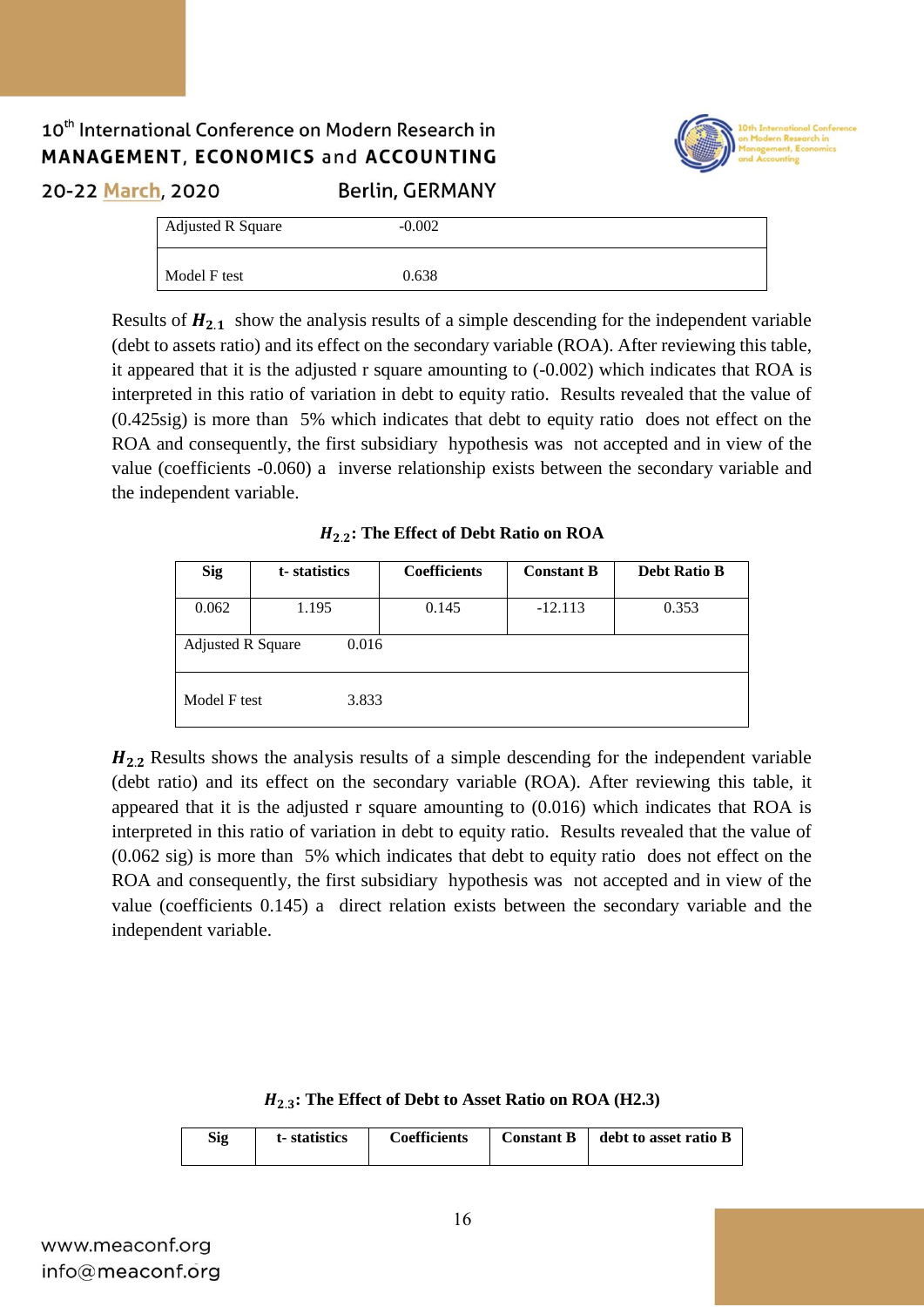| 10 <sup>th</sup> International Conference on Modern Research in<br>MANAGEMENT, ECONOMICS and ACCOUNTING |                          |       |                        |       |       |  |
|---------------------------------------------------------------------------------------------------------|--------------------------|-------|------------------------|-------|-------|--|
| 20-22 March, 2020                                                                                       |                          |       | <b>Berlin, GERMANY</b> |       |       |  |
|                                                                                                         | 0.474                    | 0.466 | 0.054                  | 2.863 | 2.992 |  |
|                                                                                                         | <b>Adjusted R Square</b> |       | $-0.003$               |       |       |  |
|                                                                                                         | Model F test             |       | 0.516                  |       |       |  |

 $H<sub>2,3</sub>$  Results indicate that the analysis results of a simple descending for the independent variable (debt to assets ratio) and its effect on the secondary variable (ROA). After reviewing this table, it appeared that it is the adjusted r square amounting to (-0.003) which indicates that ROA is interpreted in this ratio of variation in debt to equity ratio. Results revealed that the value of (0.474sig) is more than 5% which indicates that debt to equity ratio does not effect on the ROA and consequently, the first subsidiary hypothesis was not accepted and in view of the value (coefficients 0.054) an inverse relationship exists between the secondary variable and the independent variable

#### .**: The Effect of (Debt to Equity Ratio & Debt Ratio & debt to asset ratio) on ROA Results of multiple**  descending (Model Summary of $H_{2,4}$ )

| Model | R                 | R Square | <b>Adjusted R Square</b> | Std. Error of the Estimate |
|-------|-------------------|----------|--------------------------|----------------------------|
|       | .158 <sup>a</sup> |          | 008                      | 49.21398                   |

*a. Predictors: (Constant), debt to asset ratio , Debt to Equity Ratio %, Debt Ratio %*

#### **ANOVA b (2.5)**

| Model      | <b>Sum of Squares</b> | Df  | <b>Mean Square</b> | F     | Sig.              |
|------------|-----------------------|-----|--------------------|-------|-------------------|
| Regression | 10887.502             | 3   | 3629.167           | 1.498 | .217 <sup>a</sup> |
| Residual   | 426274.811            | 176 | 2422.016           |       |                   |
| Total      | 437162.313            | 179 |                    |       |                   |

*a. Predictors: (Constant), debt to asset ratio , Debt to Equity Ratio %, Debt Ratio %*

*b. Dependent Variable: Return on Assets %*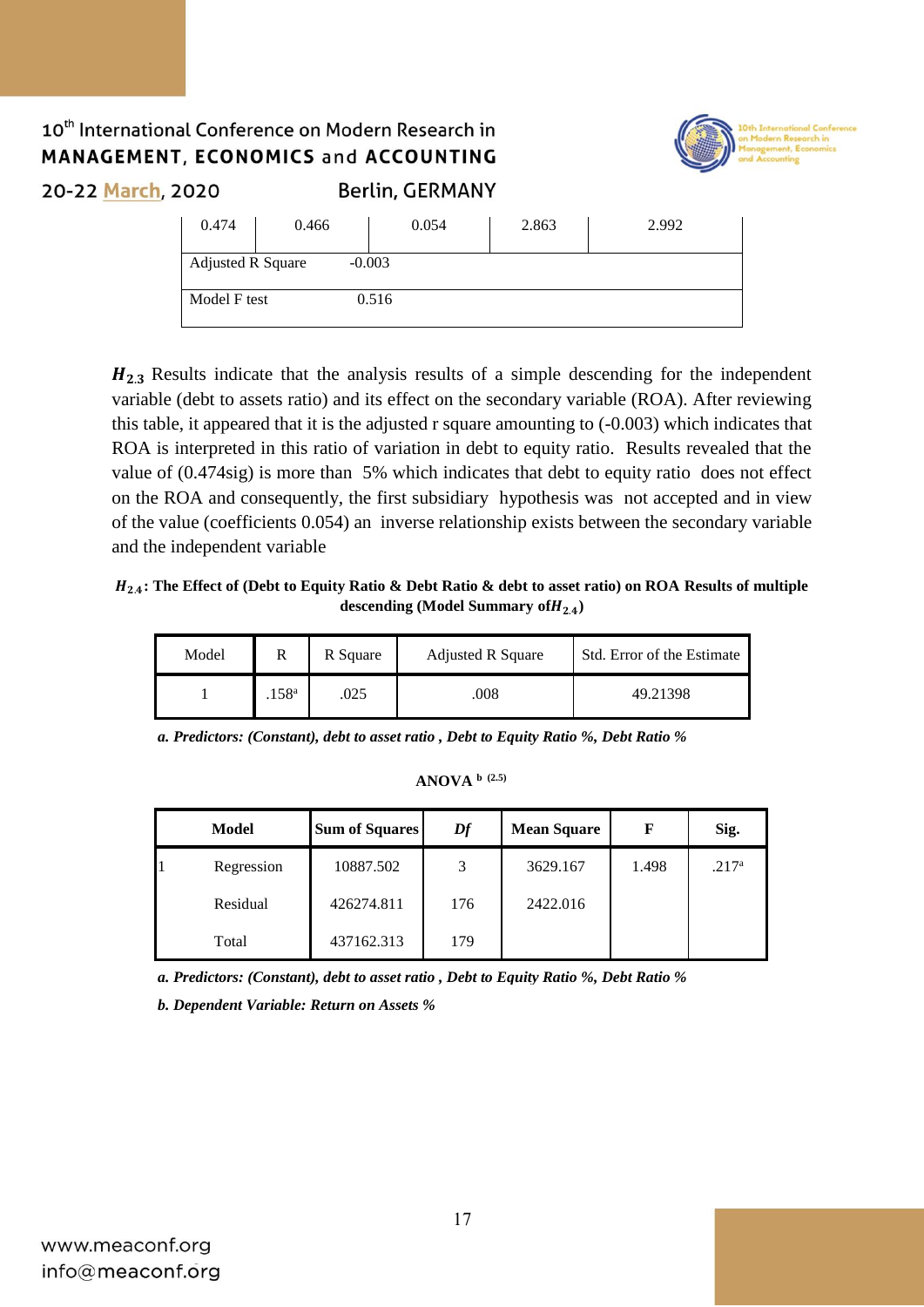#### 10<sup>th</sup> International Conference on Modern Research in **MANAGEMENT, ECONOMICS and ACCOUNTING** 20-22 March, 2020 **Berlin, GERMANY**



**Coefficients a (2.6)**

| Model |                        | <b>Unstandardized Coefficients</b> |                   | <b>Standardized Coefficients</b> |           |      |
|-------|------------------------|------------------------------------|-------------------|----------------------------------|-----------|------|
|       |                        | B                                  | <b>Std. Error</b> | <b>Beta</b>                      | t         | Sig. |
|       | (Constant)             | $-10.652-$                         | 10.911            |                                  | $-0.976-$ | .330 |
|       | Debt to Equity Ratio % | $-136-$                            | .173              | $-.059-$                         | $-784-$   | .434 |
|       | Debt Ratio %           | .345                               | .186              | .142                             | 1.850     | .066 |
|       | debt to asset ratio    | 1.719                              | 8.569             | .015                             | .201      | .841 |

*a. Dependent Variable: Return on Assets %*

After discussion of the secondary hypothesis, and review of table no. (1.4) where the value of sig (0.217) which is larger than 5%, the main Second hypothesis was refused. This means that there is no effect of the frame of the capital on ROA, in addition to the multiple regression results which showed that the r square Coefficient of determination was (0.008). This means that ROA is interpreted in this ratio of variation in the frame of the capital, in addition to the existence of a direct relation between the frame of the capital and ROA.

.**: The Effect of Debt to Equity Ratio on EPS**

| <b>Sig</b>                        | t-statistics | <b>Coefficients</b> | <b>Constant B</b> | <b>Debt to Equity Ratio B</b> |
|-----------------------------------|--------------|---------------------|-------------------|-------------------------------|
| 0.001                             | 0.013        | 0.297               | 0.010             | 0.124                         |
| <b>Adjusted R Square</b><br>0.083 |              |                     |                   |                               |
| Model F test                      | 17.273       |                     |                   |                               |

 $H_{3,1}$  Results show the analysis results of a simple descending for the independent variable (debt to equity ratio) and its effect on the secondary variable (EPS). After reviewing this table, it appeared that it is the adjusted r square amounting to (0.083) which indicates that EPS is interpreted in this ratio of variation in debt to equity ratio. Results revealed that the value of (0.001 sig) is less than 5% which indicates that debt to equity ratio affects EPS and consequently, the first subsidiary hypothesis was accepted and in view of the value (coefficients 0.297) a direct relation exists between the secondary variable and the independent variable.

| <b>Sig</b>               | t-statistics | <b>Coefficients</b> | <b>Constant B</b> | <b>Debt Ratio B</b> |
|--------------------------|--------------|---------------------|-------------------|---------------------|
| 0.984                    | ).991        | $\,0.001\,$         | 1.837             | $0.001\,$           |
| <b>Adjusted R Square</b> |              | $-0.006$            |                   |                     |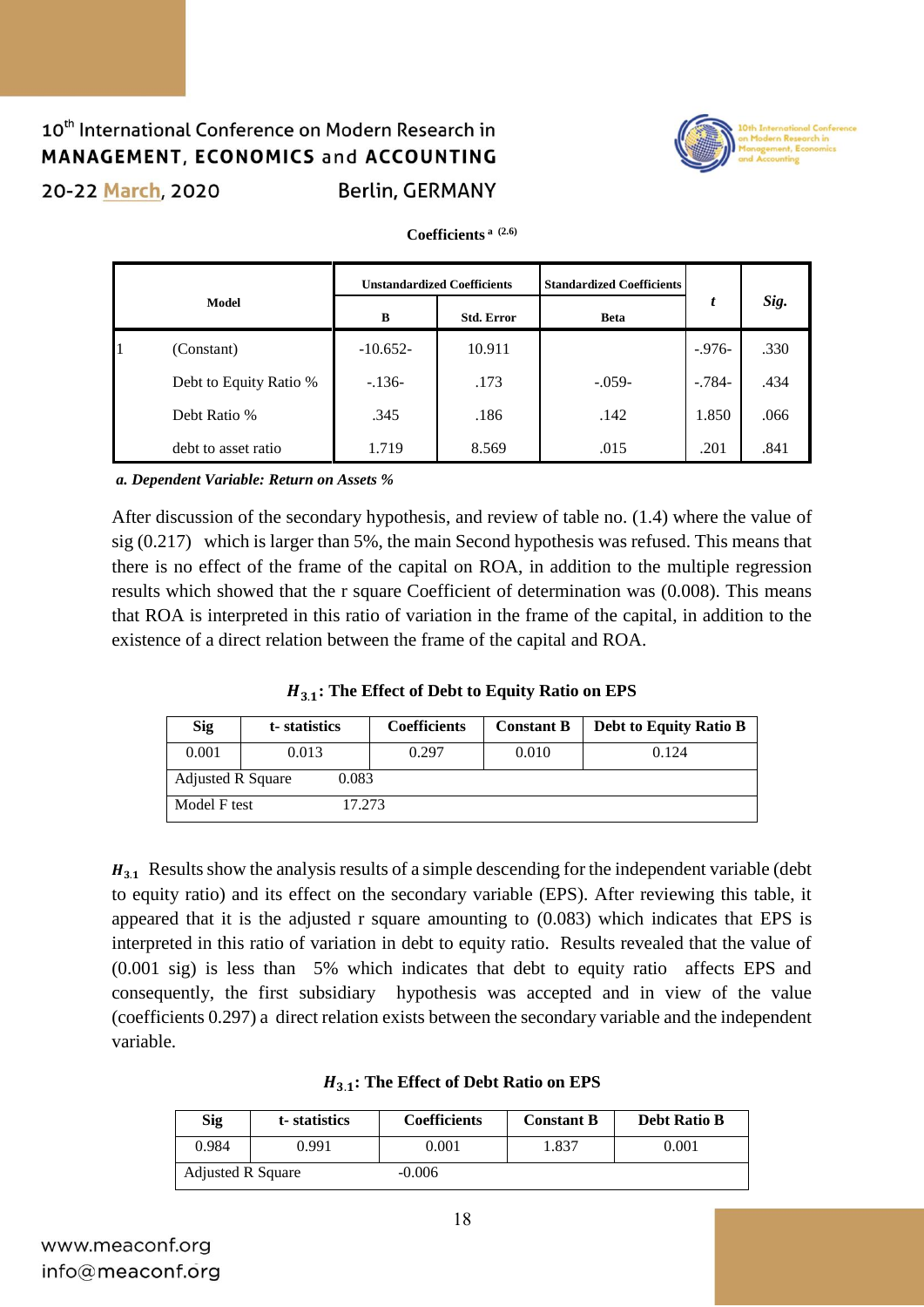

20-22 March, 2020

**Berlin, GERMANY** 

| test<br>M<br>ıΗ<br>$    -$ | $\Omega$ |  |
|----------------------------|----------|--|
|                            |          |  |

 $H_{3,1}$  Results shows the analysis results of a simple descending for the independent variable (debt to assets ratio) and its effect on the secondary variable (EPS). After reviewing this table, it appeared that it is the adjusted r square amounting to (-0.006) which indicates that EPS is interpreted in this ratio of variation in debt to equity ratio. Results revealed that the value of (0.984sig) is more than 5% which indicates that debt to equity ratio does not effect on the EPS and consequently, the first subsidiary hypothesis was not accepted and in view of the value (coefficients 0.001) a inverse relationship exists between the secondary variable and the independent variable.

.**: The Effect of debt to asset ratio on EPS**

| <b>Sig</b>                        | t-statistics | <b>Coefficients</b> | <b>Constant B</b> | debt to asset ratio B |
|-----------------------------------|--------------|---------------------|-------------------|-----------------------|
| 0.960                             | 1.719        | $-0.004$            | 1.916             | $-0.075$              |
| <b>Adjusted R Square</b><br>0.006 |              |                     |                   |                       |
| Model F test<br>0.002             |              |                     |                   |                       |

 $H_{2,4}$  Results shows the analysis results of a simple descending for the independent variable (debt to assets ratio) and its effect on the secondary variable (EPS). After reviewing this table, it appeared that it is the adjusted r square amounting to (-0.006) which indicates that EPS is interpreted in this ratio of variation in debt to equity ratio. Results revealed that the value of (0.960sig) is more than 5% which indicates that debt to equity ratio does not effect on the EPS and consequently, the first subsidiary hypothesis was not accepted and in view of the value (coefficients -0.004) an inverse relationship exists between the secondary variable and the independent variable.

#### .**: The Effect of (Debt to Equity Ratio & Debt Ratio & debt to asset ratio) on EPS**

| Model | R<br><b>R</b> Square |     | <b>Adjusted R Square</b> | <b>Std. Error of the Estimate</b> |  |
|-------|----------------------|-----|--------------------------|-----------------------------------|--|
|       | .298 <sup>a</sup>    | 089 |                          | 8.60829                           |  |

*a. Predictors: (Constant), debt to asset ratio , Debt to Equity Ratio %, Debt Ratio %*

**ANOVA b (3.5)**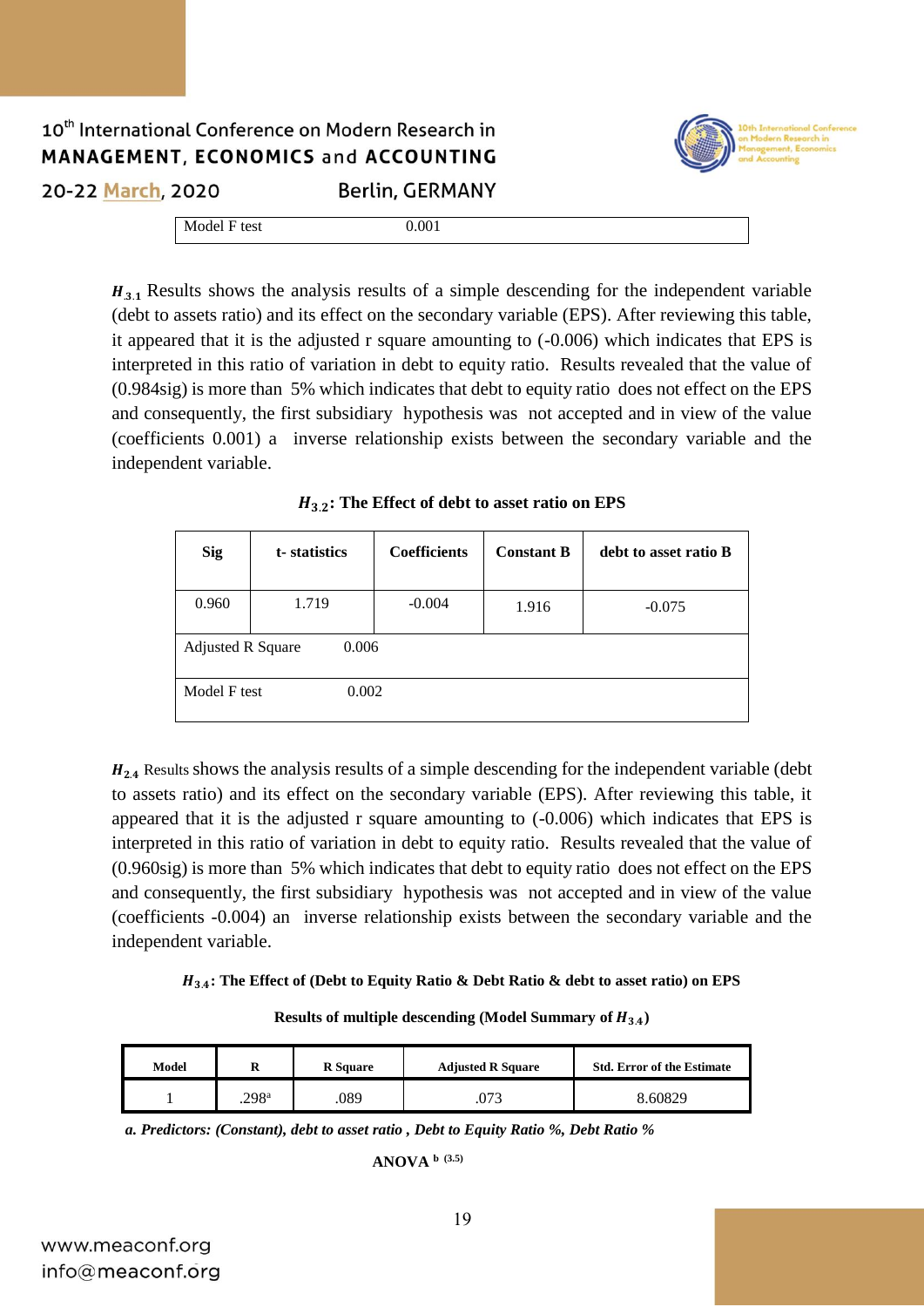

20-22 March, 2020

**Berlin, GERMANY** 

|                | <b>Model</b><br>R |  |                           | <b>R</b> Square |  | <b>Adjusted R Square</b> |             |       | <b>Std. Error of the Estimate</b> |  |  |
|----------------|-------------------|--|---------------------------|-----------------|--|--------------------------|-------------|-------|-----------------------------------|--|--|
|                |                   |  | .298 <sup>a</sup><br>.089 |                 |  | .073                     |             |       | 8.60829                           |  |  |
|                | Model             |  |                           | Sum of Squares  |  | Df                       | Mean Square | F     | Sig.                              |  |  |
| $\overline{1}$ | Regression        |  | 1274.056                  |                 |  | 3                        | 424.685     | 5.731 | .001 <sup>a</sup>                 |  |  |
|                | Residual          |  |                           | 13042.057       |  | 176                      | 74.103      |       |                                   |  |  |
|                | Total             |  |                           | 14316.113       |  | 179                      |             |       |                                   |  |  |

*a. Predictors: (Constant), debt to asset ratio , Debt to Equity Ratio %, Debt Ratio %*

*b. Dependent Variable: EPS %*

| Model |                        |          | <b>Unstandardized Coefficients</b> | Standardized | t        | Sig. |  |
|-------|------------------------|----------|------------------------------------|--------------|----------|------|--|
|       |                        | B        | Std. Error                         | <b>B</b> eta |          |      |  |
|       | (Constant)             | $-.183-$ | 1.909                              |              | $-.096-$ | .924 |  |
|       | Debt to Equity Ratio % | .125     | .030                               | .300         | 4.146    | .000 |  |
|       | Debt Ratio %           | $-.002-$ | .033                               | $-.005-$     | $-.062-$ | .951 |  |
|       | debt to asset ratio    | .484     | 1.499                              | .024         | .323     | .747 |  |

#### *Coefficients a (3.6)*

*a. Dependent Variable: EPS %*

After discussion of the secondary hypothesis, and review of table no. (1.4) where the value of sig (0.001) which is larger than 5%, the main Second hypothesis was accepted. This means that there is effect of the frame of the capital on EPS, in addition to the multiple regression results which showed that the r square Coefficient of determination was  $(0.073)$ . This means that EPS is interpreted in this ratio of variation in the frame of the capital, in addition to the existence of a direct relation between the frame of the capital and EPS.

### **Conclusion**

This study examined the relationship between capital structure and profitability of Insurance companies listed in Amman Stock Exchange during the 6 year period 2014- 2019. The study has shown positive relation between short term debt and return on equity and negative relationship between long term debt and return on equity. Therefore suggesting that insurance sector utilize more short term debt because of low interest expenses and most of Insurance companies suffer losses because utilizing excessive long term debt and large amount of financial cost. Thus Insurance companies firms utilize debt but more portion of financing should be through short term debt and long-term debt (LDC) in less proportion.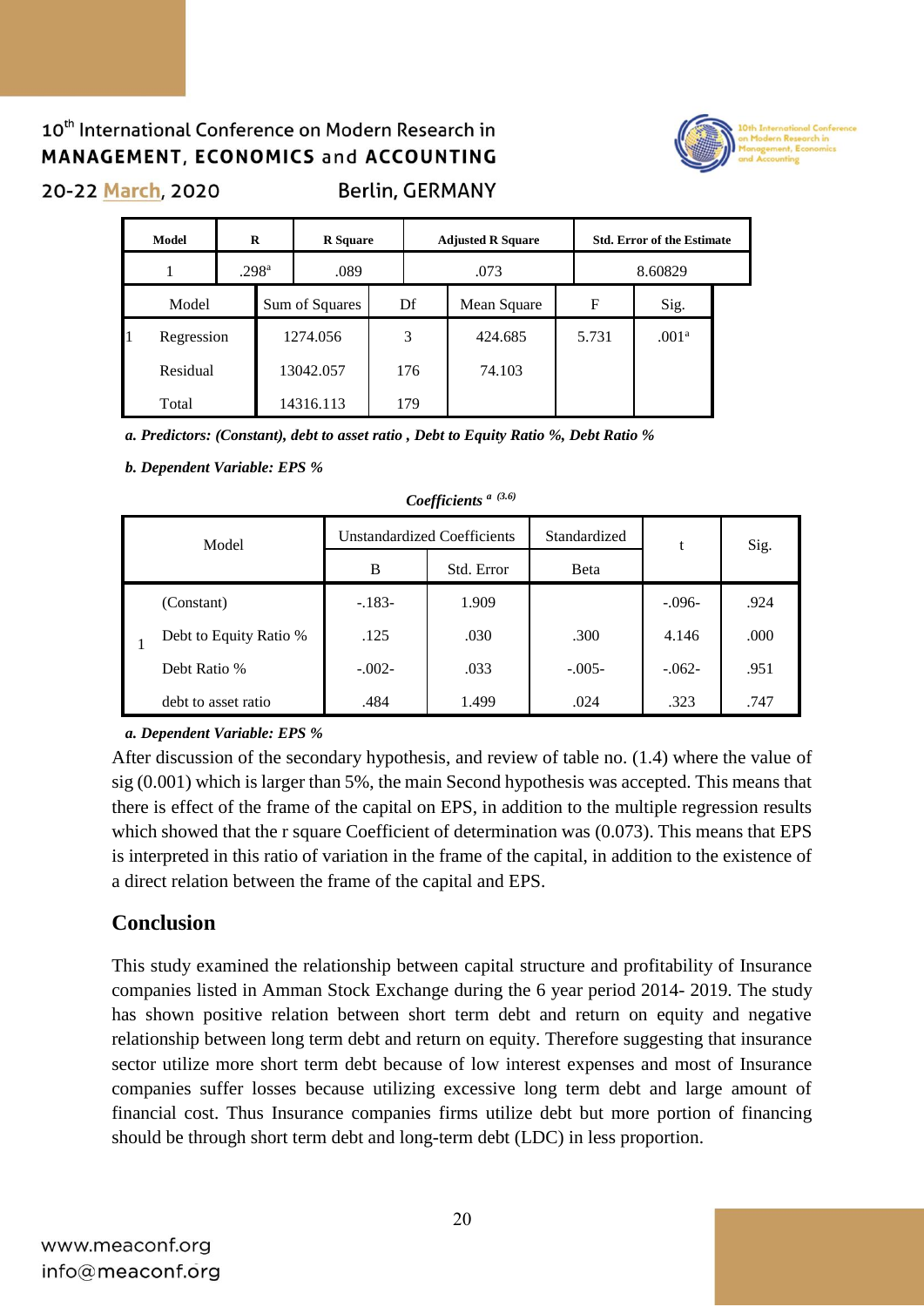

20-22 March, 2020

**Berlin, GERMANY** 

#### **References:**

Al-Sartawi, A., and Sanad, Z., (2015)."The effects of Corporate Governance on Stock Performance: Evidence from Bahrain*", Afro-Asian Journal of Finance and Accounting*, Vol. 9(1), pp. 101-115, doi: 10.1504/AAJFA.2019.10017933.

Brian J. Schilling, Witsanu Attavanich, Kevin P. Sullivan, Lucas J. Marxen,Land Use Policy, Volume 41, November 2014, Pages 84-96

Croxton, F. E., Crowden, D. J., and Klein S., "*Applied Genral Statistics*", Prentice Hall Pvt. Ltd., New Delhi, 1969.

Dessi, R., & Robertson, D. (2003). Debt, incentives and performance: Evidence from UK panel data. *The Economic Journal*, 113(490), 903-919. https://doi.org/10.1111/1468-0297.t01-1- 00159

Devon, S., Johnson, Bruce H. Clark, Gloria Barczak, (2012), Industrial Marketing Management, Volume 41, Issue 7, October 2012, Pages 1094-1105.

Francis J. Mulhern, (1999), "Journal of Interactive Marketing", Vol. 13 (1), pp. 25-40.

Gandomi, S. Zolfaghari,2013,*Omega*, Volume 41, Issue 4, August 2013, Pages 797-807

Gharakhani, D., Farrokhi, M. R., khajevand, H and Farahmandian, A., (2014) "Customer's Attributes and Organizational Performance." *American Journal of Industrial Engineering,* 2(1) pp: 1-4. doi: 10.12691/ajie-2-1-1.

Gleason, K. C., L. K Mathur, and I. Mathur, (2000), "The Interrelationship between Culture, Capital Structure, and Performance: Evidence from European Retailers", *Journal of Business Research*, Vol. (50), pp. 185-19.

Goode William J. and Hart Paul K., "Methods in Social Research", McGraw Hill Book Company, New York, 1952.

<http://www.investopedia.com/terms/f/financialperformance.asp> (last access 2014)

Javed T., Younas W., and Imran M., (2014) " Impact of Capital Structure on Firm Performance: Evidence from Pakistani Firms", International Journal of Academic Research in Economics and Management Sciences, Vol. 3 (5), pp. 28-52.

Jesus Cambra-Fierro, Iguacel Melero, F. Javier Sese,Journal of Retailing, In Press, Corrected Proof, Available online 23 October 2014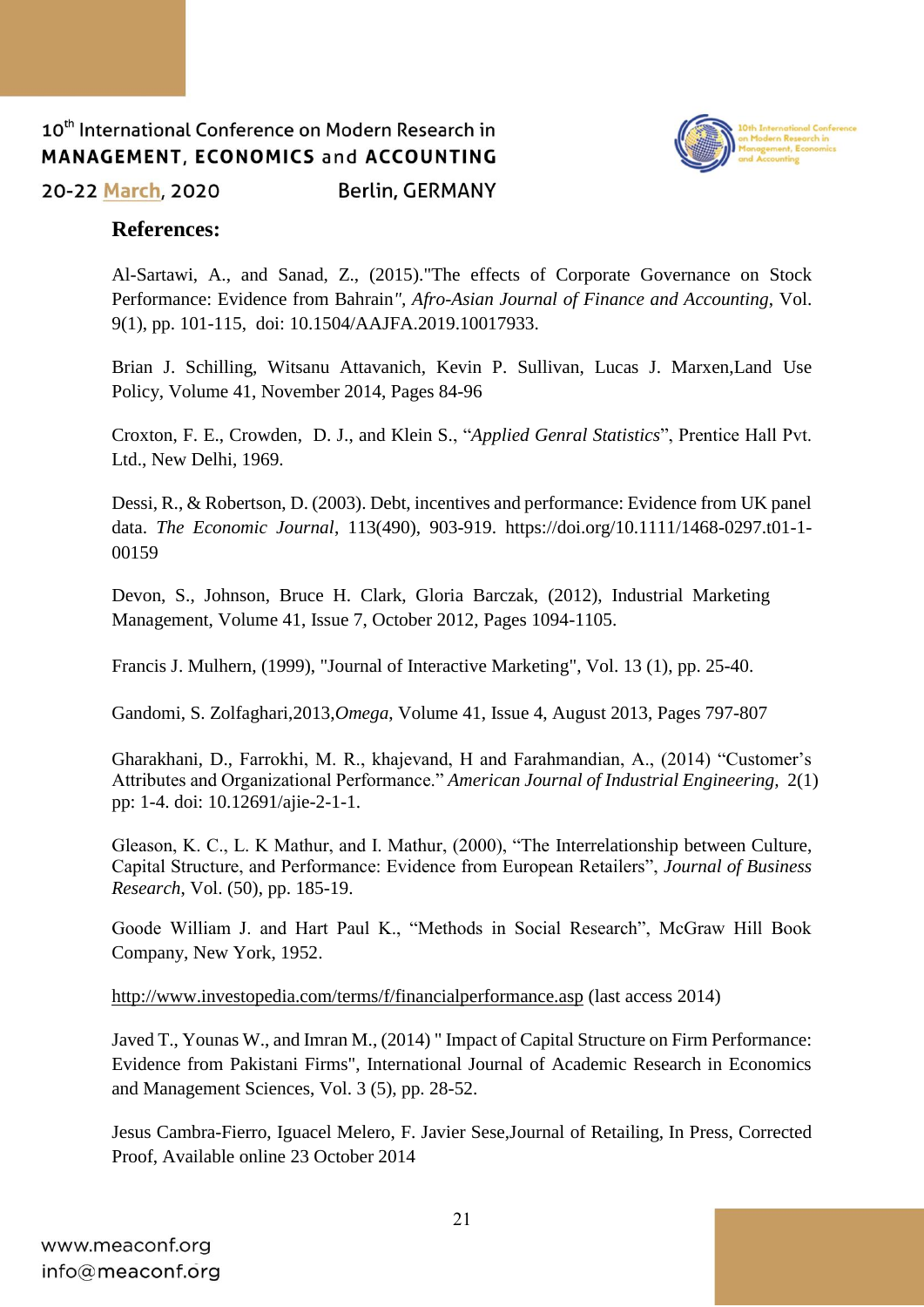

20-22 March, 2020

**Berlin, GERMANY** 

Jin Xu,2012,Journal of Financial Economics, Volume 106, Issue 2, November 2012, Pages 427-446

Jost Daft, Sascha Albers,2012,Journal of Air Transport Management, Volume 19, March 2012, Pages 49-54

Kothari C.R., "Research Methodology – Methods & Techniques,Wishawa Prakashan, New Delhi, 2003.

Levin Richard I., "Statistics for Management", Prantice Hall of India Pvt. Ltd., New Delhi, 1979.

Lundberg, G. A., "Social Research", Longmans Green and Company,New York, 1982.

Margaritis, D. and Psillaki, M., (2010), "Capital Structure, Equity Ownership and Firm Performance," *Journal of Banking and Finance*, Vol. (34), pp. 621-632.

Meigs, W. B. and others, "Intermediate Accounting", McGraw – Hill,New York, 1978.

Metcalf, R. W. and P. L. Titard, "Principles of Accounting", W. B.Saunders, (Philadelphia) 1976.

Onaolapo, A. and Kajola, O., (2010). "Capital Structure and Firm Performance: Evidence from Nigeria", *European Journal of Economics, Finance and Administrative Sciences*, Vol. (25), pp. 70-82.

Oziomobo A., and Ghazali. Z (2016) *"* The Impact of Capital Structure on Firm Performance: Empirical Evidence from Nigeria *"Journal of Economics and Finance*, Volume 7(4), pp. 23- 30.

Pablo Ruiz-Verdú, (2007), *Labou*r *Economics*, Vol.14 (5) October 2007, pp. 848-868

Medjoudj, R., Aissani, D., and Haim, K., (2013), *International Journal of Electrical Power & Energy Systems*, Vol. 45 (1), pp. 331-339.

Rachel W.Y. Yee, Andy C.L. Yeung, T.C. Edwin Cheng,2008,Journal of Operations Management, Volume 26, Issue 5, September 2008, Pages 651-6680.

Saputra T., Achsani A., and Anggraeni L., (2045). "The Effect of Capital Structure on Firm Performance: Empirical Evidence from the Indonesian Financial Industry", International Journal of Business and Management Invention, Volume 4 (8) , PP-57-66